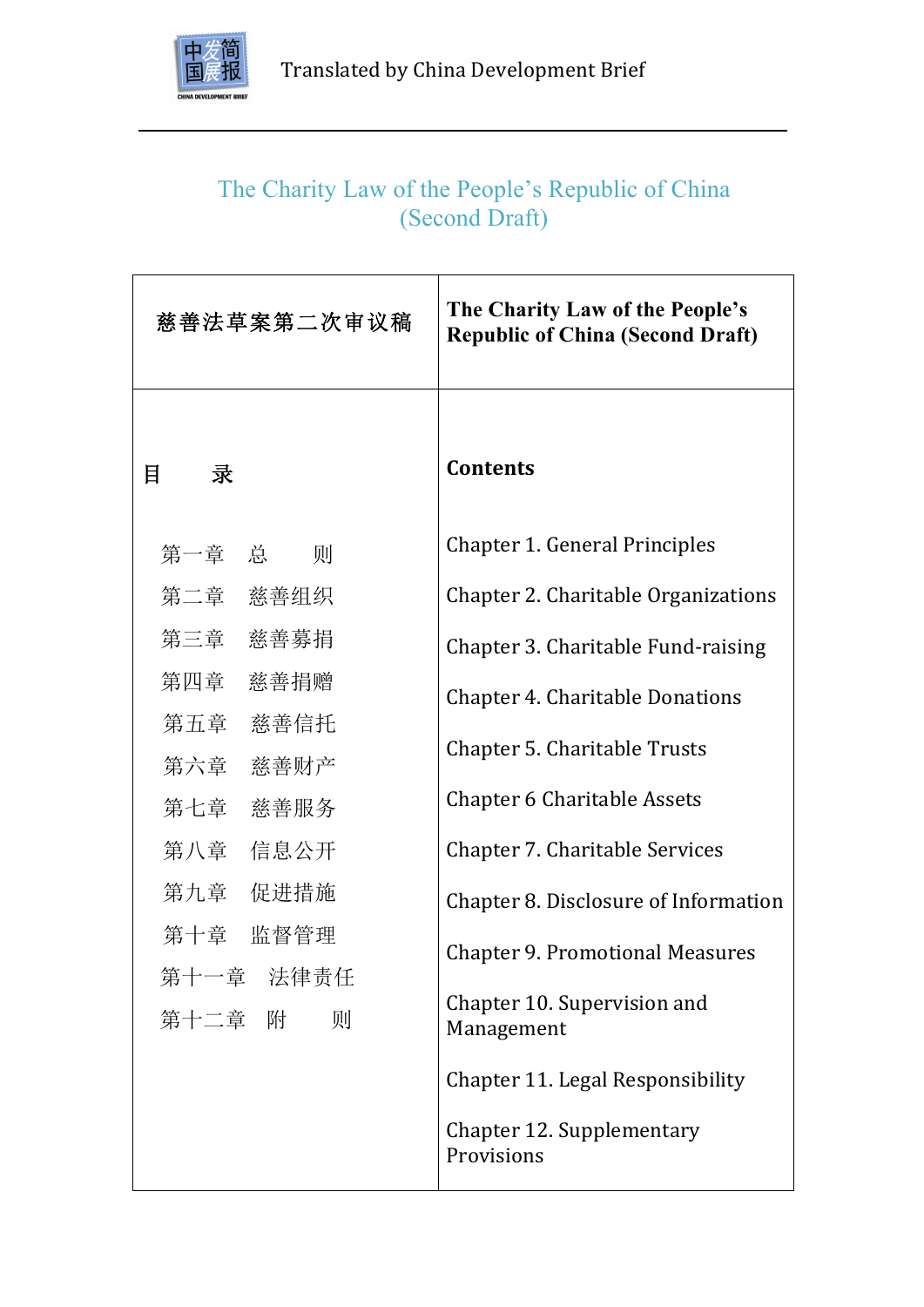

# 第一章 总 则

第一条 为了发展慈善事业, 弘扬慈善文化,规范慈善活动,保 护慈善组织、捐赠人、志愿者、受 益人等慈善活动参与者的合法权 益,促进社会进步,共享发展成 果,制定本法。

第二条 自然人、法人和其他 组织开展慈善活动以及与慈善有关 的活动,适用本法。

第三条 本法所称慈善活动, 是指自然人、法人和其他组织以捐 赠财产或者提供服务等方式,自愿 开展的下列公益活动:

(一)扶贫、济困;

(二)扶老、救孤、恤病、助 残;

(三)救助自然灾害、事故灾 难和公共卫生事件等突发事件造成 的损害;

(四)促进教育、科学、文 化、卫生、体育等事业的发展;

(五)防治污染和其他公害,

#### **Chapter 1. General Principles**

Article 1. This law is designed to develop charitable causes, promote the culture of charity and standardize charitable activities, as well as to protect the rights and interests of charitable organizations, donors, volunteers, beneficiaries and others who work in the field of charity. while promoting social progress and distributing the fruits of social development.

**Article 2.** This law applies to natural persons, legal persons and other organizations carrying out charitable activities and related activities.

**Article 3.** 'Charitable activities' in this law refers to the following public welfare activities voluntarily carried out by natural persons, legal persons and other organizations through the donation of property, the provision of services or other means:

 $(1)$  Helping the poor and the needy;

(2) Assisting the elderly, orphans, the ill, and the disabled:

(3) Alleviating losses incurred by natural disasters, accidents, public health incidents and other emergencies;

(4) Promoting the development of education, science, culture, health, sports and other causes:

(5) Preventing and alleviating pollution and other public hazards, protecting and improving the eco-environment;

(6) Other public welfare activities.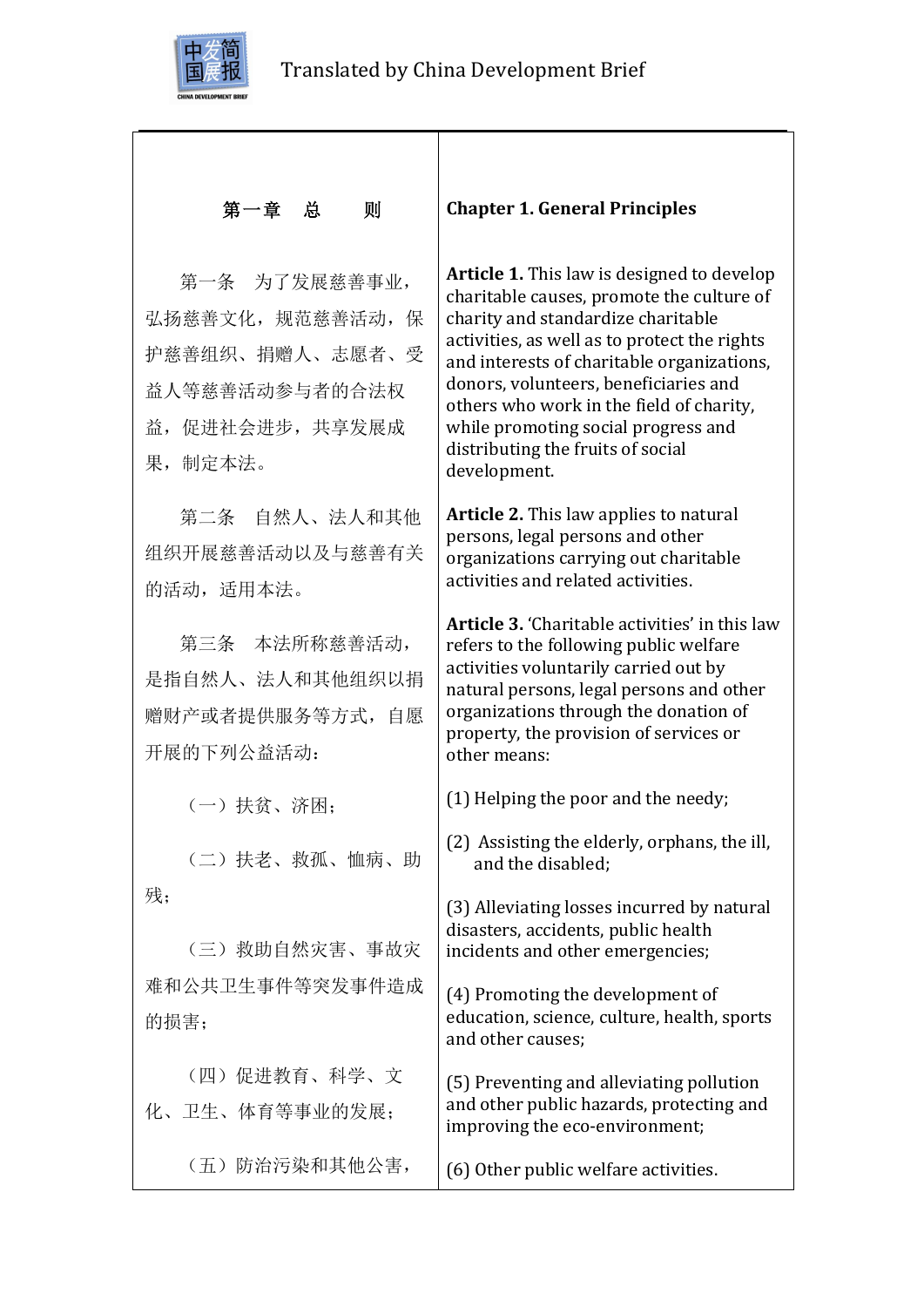

保护和改善生态环境;

(六)其他公益活动。

第四条 开展慈善活动, 应当 遵循合法、自愿、诚信、非营利的 原则,不得违背社会公德,不得损 害社会公共利益和他人合法权益。

第五条 国家鼓励和支持自然 人、法人和其他组织践行社会主义 核心价值观, 弘扬中华民族传统美 德,依法开展慈善活动。

第六条 国务院民政部门主管 全国慈善工作,县级以上地方各级 人民政府民政部门主管本行政区域 的慈善工作。

县级以上人民政府有关部门依 照本法和其他有关法律,在各自的 职责范围内做好相关慈善工作。

第七条 每年9月5日为"中 华慈善日"。

**Article 4.** Charitable activities shall abide by the principles of being lawful, voluntary, honest, and non-profit, and must not violate social morality, or harm societal public interests or the lawful rights and interests of other persons.

**Article 5.** The government encourages and supports natural persons, legal persons and other organizations in legally carrying out charitable activities that represent the core values of socialism and promote the traditional morals of the Chinese nation.

**Article 6.** The civil affairs departments of the State Council are in charge of charitable work nationwide and the civil affairs departments of the local people's governments at the county level or above are in charge of charitable work in their respective areas of administration.

The relevant departments of the people's governments at the county level or above complete relevant charity work within their authority in accordance with this law and other related laws.

**Article 7.** September 5<sup>th</sup> of each year will henceforth be "China Charity Day".

### 第二章 慈善组织

第八条 本法所称慈善组织, 是指依法成立,以开展慈善活动为 宗旨的基金会、社会团体、社会服 **Chapter 2. Charitable Organizations**

**Article 8.** 'Charitable organizations' refers to legally established foundations, social groups and social service organizations that aim to carry out charitable activities.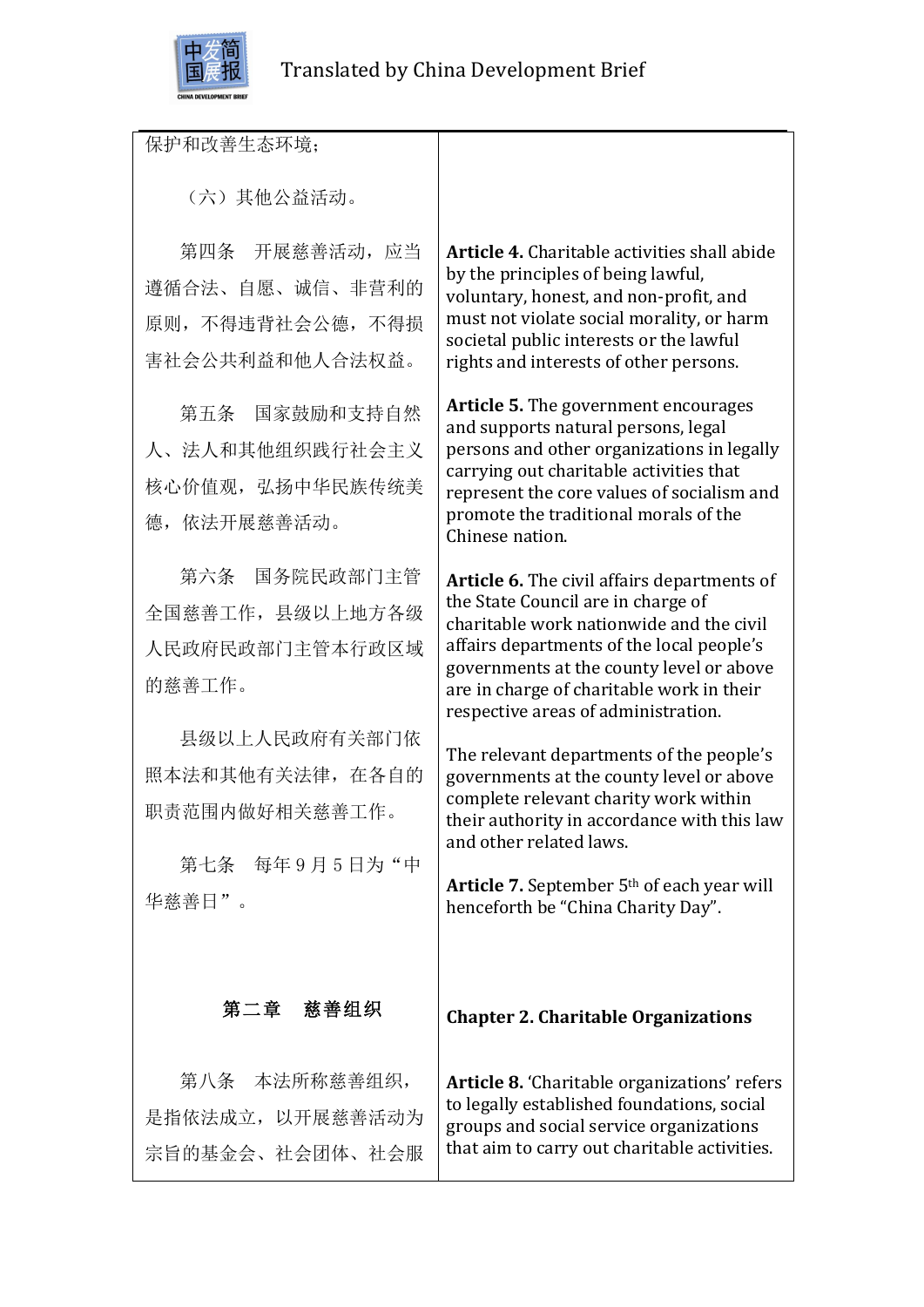

务机构等非营利组织。 第九条 慈善组织应当符合下 列条件: (一)以开展慈善活动为宗 旨; (二)不以营利为目的; (三)有自己的名称和住所; (四)有组织章程; (五)有必要的财产; (六)有符合条件的组织机构 和负责人; (七)法律、行政法规规定的 其他条件。 第十条 设立慈善组织,应当 向县级以上人民政府民政部门申请 登记,民政部门应当自受理申请之 日起三十日内作出决定。符合本法 规定条件的,准予登记并向社会公 告;不符合本法规定条件的,不予 登记并书面说明理由。 已经设立的社会组织,可以向 原登记的民政部门申请认定为慈善 组织,民政部门应当自受理申请之 Article 9. Charitable organizations shall meet the following requirements: (1) Aim to carry out charitable activities; (2) Not have the goal of making a profit; (3) Have a name and address: (4) Have an organizational charter; (5) Have necessary financial assets: (6) Have an organizational structure and person in charge in accordance with the requirements; (7) Meet other conditions stipulated by laws and administrative regulations. **Article 10.** Those establishing a charitable organization shall apply for registration with the civil affairs department of a people's government at the county level or above. The civil affairs department shall issue a decision within 30 days of receiving the application; organizations meeting the requirements stipulated by this law shall have their registration approved, and the decision shall be publicly announced; registration shall be withheld from organizations that do not meet the requirements stipulated by this law and the reasons explained in writing. Existing social organizations that meet the requirements above may apply for their identification as a charitable organization with the same civil affairs department with which they originally registered. The civil affairs department shall issue a decision approving the change of registration within 20 days of receiving the application. Organizations meeting the

requirements shall be identified as

charitable organizations and the decision

日起二十日内作出决定。符合慈善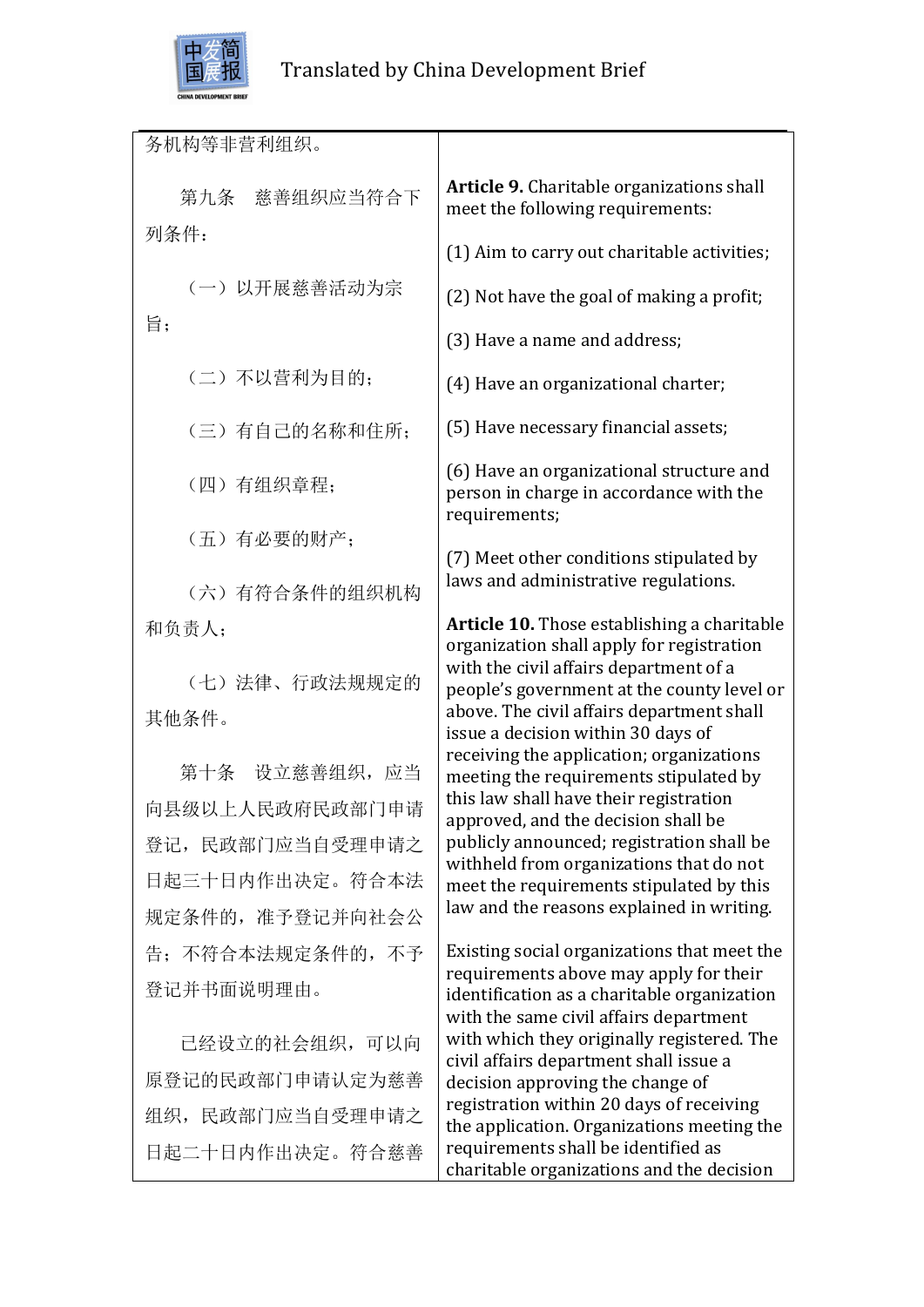

| 组织条件的, 准予认定并向社会公<br>告;不符合慈善组织条件的,不予<br>认定并书面说明理由。                   | publicly announced; identification shall<br>not be granted to organizations that do<br>not meet the requirements, and the<br>reasons explained in writing.                                                                                                                                   |
|---------------------------------------------------------------------|----------------------------------------------------------------------------------------------------------------------------------------------------------------------------------------------------------------------------------------------------------------------------------------------|
| 有特殊情况需要延长登记或者<br>认定的决定期限的, 经国务院民政<br>部门批准,可以适当延长,但延长<br>的期限不得超过六十日。 | Where an extension to the period needed<br>to apply for a registration or identification<br>is required due to special circumstances, a<br>reasonable extension may be approved by<br>the civil affair departments under the<br>State Council, but the extension must not<br>exceed 60 days. |
| 第十一条 慈善组织的章程,<br>应当符合法律法规的规定,并载明<br>下列事项:                           | <b>Article 11.</b> The charter of a charitable<br>organization shall abide by the laws and<br>regulations, and specify the following<br>items:                                                                                                                                               |
| (一) 名称和住所:                                                          | (1) Name and address;                                                                                                                                                                                                                                                                        |
| (二)组织形式;                                                            | (2) Type of social organization;                                                                                                                                                                                                                                                             |
| (三) 设立宗旨及业务范围;                                                      | (3) Aims and scope of activities;                                                                                                                                                                                                                                                            |
| (四) 财产来源及构成;                                                        | (4) Sources and composition of financial<br>assets;                                                                                                                                                                                                                                          |
| (五)决策、执行机构的组成                                                       | (5) Structure and duties of decision-<br>making and implementation bodies;                                                                                                                                                                                                                   |
| 及职责;                                                                | (6) Internal supervision mechanisms;                                                                                                                                                                                                                                                         |
| (六) 内部监督机制;                                                         | (7) Financial asset management system;                                                                                                                                                                                                                                                       |
| (七)财产管理使用制度;                                                        | (8) Project management system;                                                                                                                                                                                                                                                               |
| (八) 项目管理制度:                                                         | (9) Circumstances for ceasing operations<br>and management of financial assets after<br>operations have ceased;                                                                                                                                                                              |
| (九) 终止情形及终止后财产                                                      | (10) Other important items.                                                                                                                                                                                                                                                                  |
| 的处理;                                                                | <b>Article 12.</b> Charitable organizations shall                                                                                                                                                                                                                                            |
| (十)其他重要事项。                                                          | establish sound internal governance<br>structures and clarify the delineation of<br>authority and responsibility for decision-                                                                                                                                                               |
| 第十二条 慈善组织应当根据                                                       | making, implementation and supervision                                                                                                                                                                                                                                                       |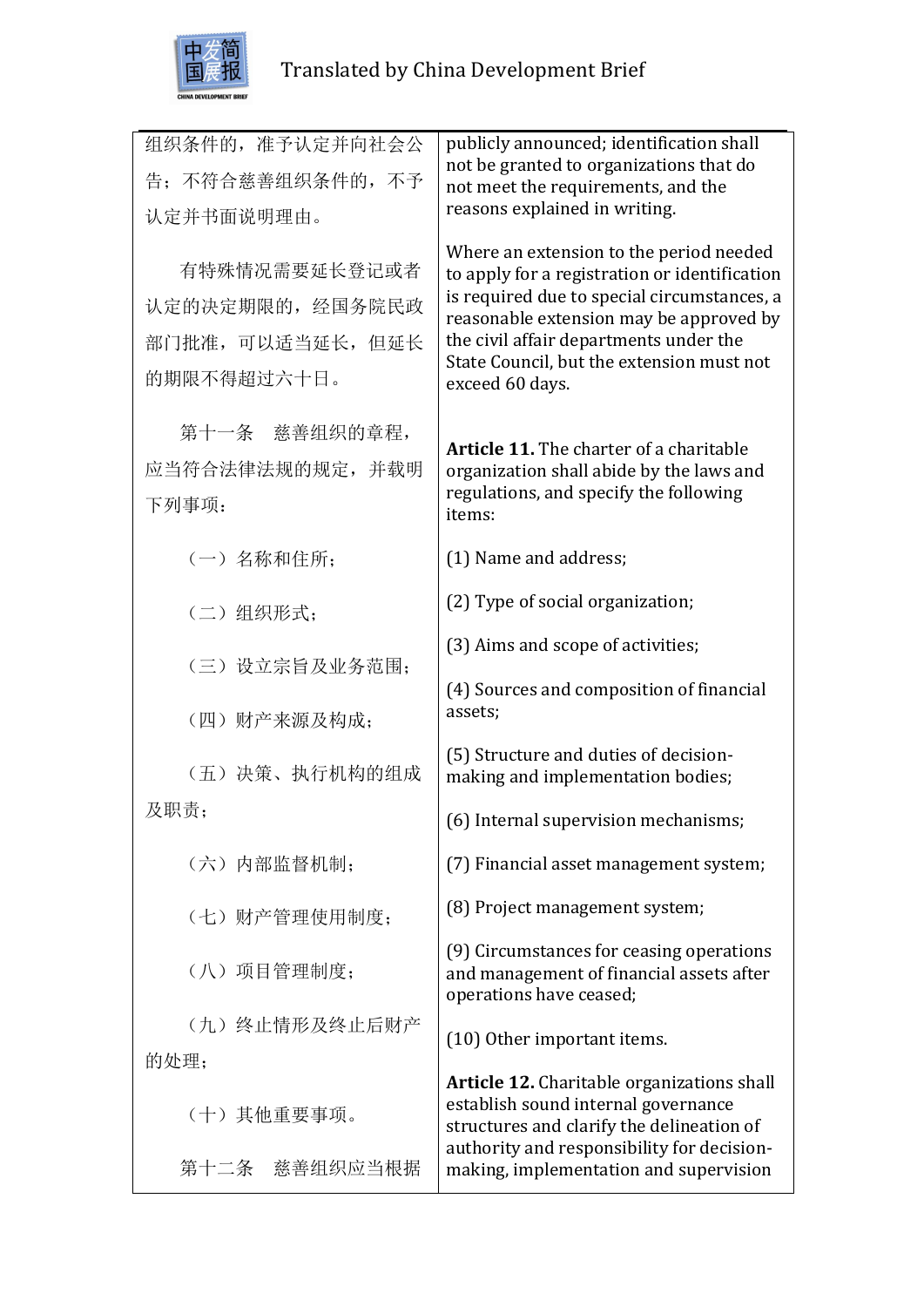

| 法律、行政法规以及章程的规定,   | on the basis of laws, administrative                                                                                     |
|-------------------|--------------------------------------------------------------------------------------------------------------------------|
| 建立健全内部治理结构, 明确决   | regulations and the organizational<br>charter.                                                                           |
| 策、执行、监督等方面的职责权    | Charitable organizations shall implement                                                                                 |
| 限。                | the unified national accounting system,                                                                                  |
| 慈善组织应当执行国家统一的     | manage their accounting in accordance<br>with the law, establish a sound accounting<br>supervision system and accept the |
| 会计制度, 依法进行会计核算, 建 | supervision and management of the                                                                                        |
| 立健全会计监督制度, 并接受政府  | relevant government departments.                                                                                         |
| 有关部门的监督管理。        |                                                                                                                          |
|                   |                                                                                                                          |
| 第十三条 慈善组织应当按照     | Article 13. Charitable organizations shall<br>carry out charitable activities in                                         |
| 章程规定的慈善宗旨开展慈善活    | accordance with the purposes stipulated                                                                                  |
| 动。                | by their charter.                                                                                                        |
| 第十四条 慈善组织的发起      |                                                                                                                          |
| 人、主要捐赠人以及管理人员, 不  | Article 14. Founders, major donors and                                                                                   |
| 得利用其关联关系, 损害慈善组织  | management staff of a charitable<br>organization must not abuse their                                                    |
| 利益和社会公共利益。        | connections to harm the interests of the<br>organization or societal public interests.                                   |
|                   |                                                                                                                          |
| 慈善组织的发起人、主要捐赠     | Where the founders, major donors and<br>management staff of a charitable                                                 |
| 人以及管理人员与慈善组织发生交   | organization are involved in a business<br>transaction with that organization, they                                      |
| 易行为的, 不得参与慈善组织有关  | shall not participate in the decision-                                                                                   |
| 该交易行为的决策, 有关交易情况  | making of the charitable organization<br>concerning that transaction and the                                             |
| 必须向社会公开。          | circumstances of the transaction must be<br>made public.                                                                 |
| 第十五条 慈善组织不得从      |                                                                                                                          |
| 事、资助危害国家安全和社会公共   | <b>Article 15.</b> Charitable organizations must<br>not undertake or assist activities that                              |
| 利益的活动, 不得接受附加违反法  | endanger national security and societal<br>public interests or accept contributions                                      |
| 律法规和社会公德条件的捐赠。    | with additional conditions in violation of<br>laws, regulations and social mores.                                        |
| 第十六条 有下列情形之一      | Article 16. A person shall not serve as the<br>leader of a charitable organization if:                                   |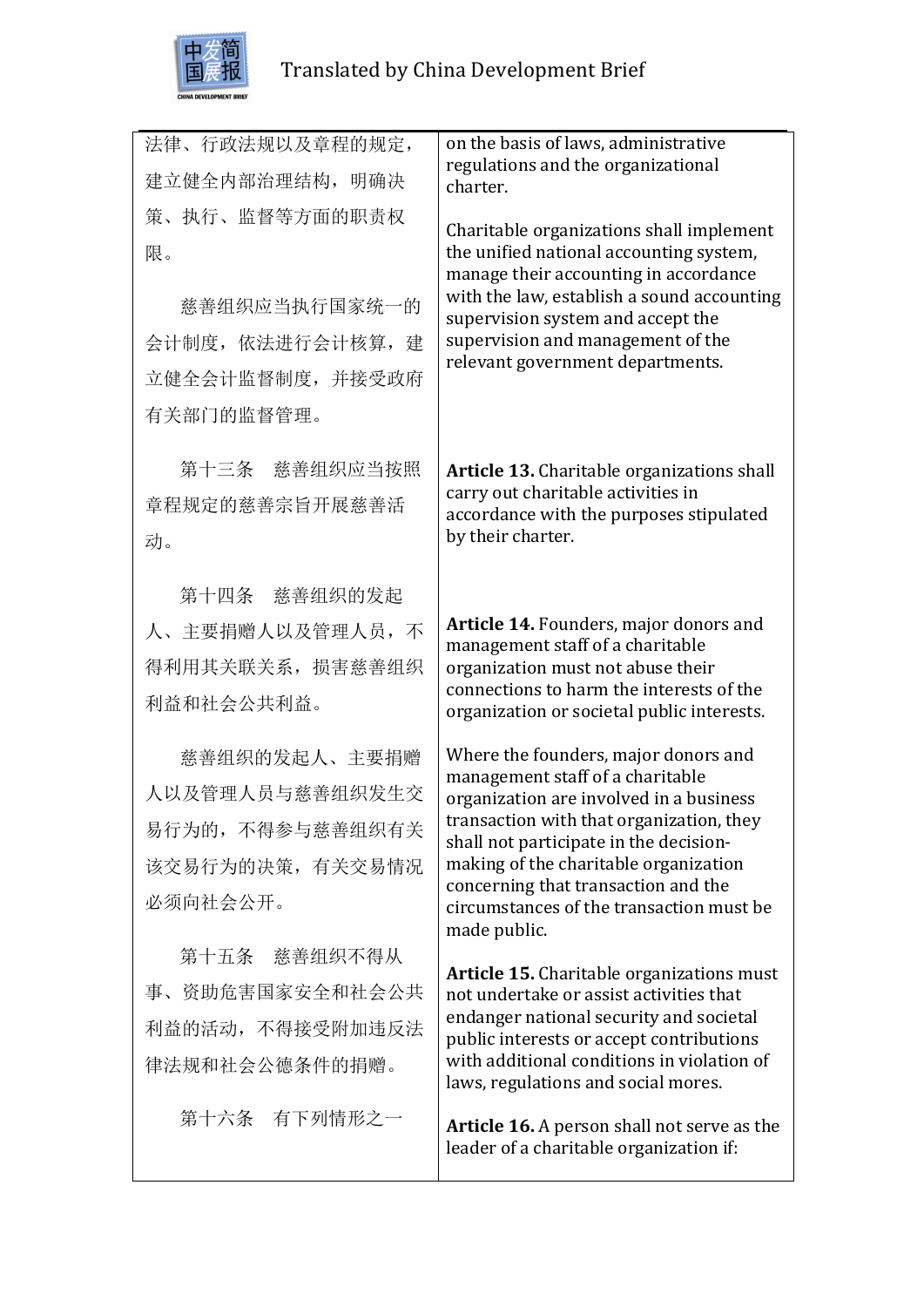

| 的,不得担任慈善组织的负责人:                                                       | (1) They have limited or no civil capacity;                                                                                                                                                                                                           |
|-----------------------------------------------------------------------|-------------------------------------------------------------------------------------------------------------------------------------------------------------------------------------------------------------------------------------------------------|
| (一) 无民事行为能力或者限<br>制民事行为能力的;                                           | (2) They have been sentenced in court and<br>less than five years have passed since the<br>date they were released from their<br>sentences;                                                                                                           |
| (二) 被判处刑罚, 自刑罚执<br>行完毕之日起未逾五年的;<br>(三) 在被吊销登记证书或者<br>被取缔的组织担任负责人, 自该组 | (3) They were in charge of an organization<br>that had its registration certificate<br>withdrawn or was banned and less than<br>five years have passed since the day the<br>organization had its registration<br>certificate withdrawn or was banned; |
| 织被吊销登记证书或者被取缔之日<br>起未逾五年的;                                            | (4) They fail to meet the conditions set out<br>by other laws and administrative<br>regulations.                                                                                                                                                      |
| (四) 法律、行政法规规定的<br>其他情形。                                               | Article 17. A charitable organization shall<br>be terminated if:                                                                                                                                                                                      |
| 第十七条 慈善组织有下列情<br>形之一的,应当终止:                                           | (1) Termination is required due to<br>division or merger;                                                                                                                                                                                             |
| (一) 因分立、合并需要终止                                                        | (2) The circumstances for termination as<br>set out in the organizational charter are<br>met;                                                                                                                                                         |
| 的:<br>(二) 出现章程规定的终止情                                                  | (3) It has not engaged in charitable<br>activities for two consecutive years;                                                                                                                                                                         |
| 形的;<br>(三) 连续二年未从事慈善活                                                 | (4) It is de-registered or has its<br>registration certificate withdrawn<br>according to the law;                                                                                                                                                     |
| 动的;                                                                   | (5) Other conditions set out by laws and<br>administrative regulations under which<br>an organization shall terminate are met.                                                                                                                        |
| (四) 依法被撤销登记或者吊<br>销登记证书的;                                             | Charitable organizations that cease<br>operations shall annul their registration.                                                                                                                                                                     |
| (五) 法律、行政法规规定应<br>当终止的其他情形。                                           | Article 18. A liquidation shall be<br>conducted upon the termination of<br>charitable organizations.                                                                                                                                                  |
| 第十八条 慈善组织终止,应                                                         | The decision-making body of the                                                                                                                                                                                                                       |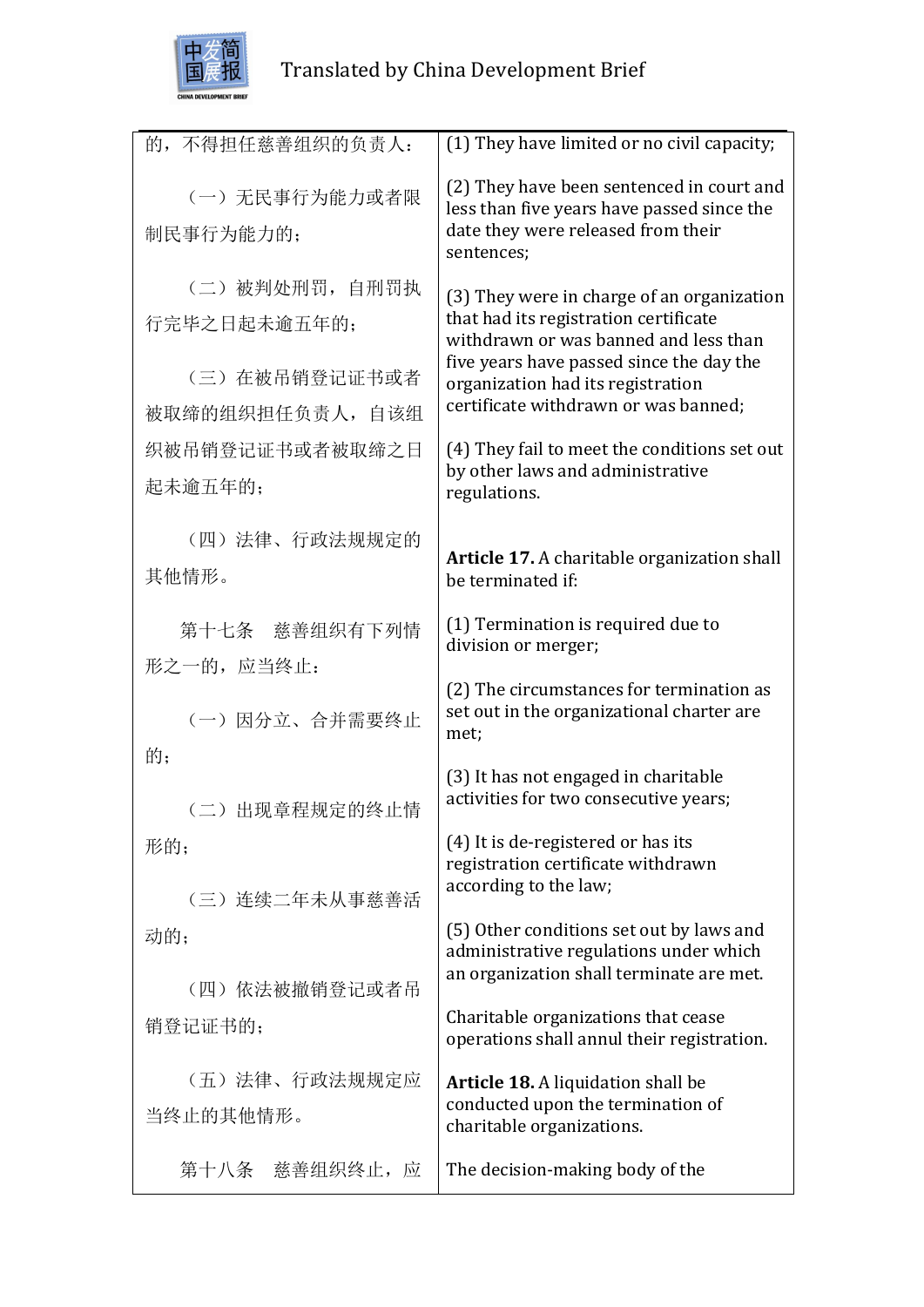

### 当进行清算。

慈善组织决策机构应当在本法 第十七条规定的终止情形出现之日 起三十日内成立清算组进行清算, 并向社会公告。不成立清算组或者 清算组不履行职责的,民政部门可 以申请人民法院指定有关人员组成 清算组进行清算。

慈善组织清算后的剩余财产, 按照慈善组织章程的规定处理; 章 程未规定的,由民政部门主持转给 宗旨相同或者相近的慈善组织,并 向社会公告。

慈善组织清算结束后,应当办 理注销登记,并由民政部门向社会 公告。

第十九条 慈善组织可以依法 成立行业组织。

慈善行业组织应当反映行业诉 求,推动行业交流,加强行业自 律,提高慈善行业公信力,促进慈 善事业发展。

### 第三章 慈善募捐

第二十条 本法所称慈善募 捐,是指慈善组织基于慈善宗旨募 charitable organization shall establish a team for liquidation within 30 days, starting from the date when the circumstances for termination contained in Article 17 are appeared. If the organization does not establish such a team or if the team does not fulfill its duties, the civil affairs department may apply to a people's court to assign relevant personnel to form a team and to conduct the liquidation.

Financial assets remaining after liquidation shall be handled in accordance with the charter of the charitable organization: where the charter does not specify any requirements, the assets shall be transferred under the leadership of the civil affairs departments to charitable organizations with the same or similar causes and information regarding the transfer made public.

After completion of liquidation, the charitable organization shall apply for deregistration, and civil affairs departments shall announce the results to the public.

**Article 19.** Charitable organizations may legally establish industry organizations.

Charity industry organizations shall reflect the needs of the profession, promote professional exchange, strengthen professional self-discipline, raise the credibility of the charity sector and promote the development of charitable causes.

#### **Chapter 3. Charitable Fund-raising**

Article 20. 'Charitable fund-raising' refers to the charity-based collection of financial assets by eligible charitable organizations.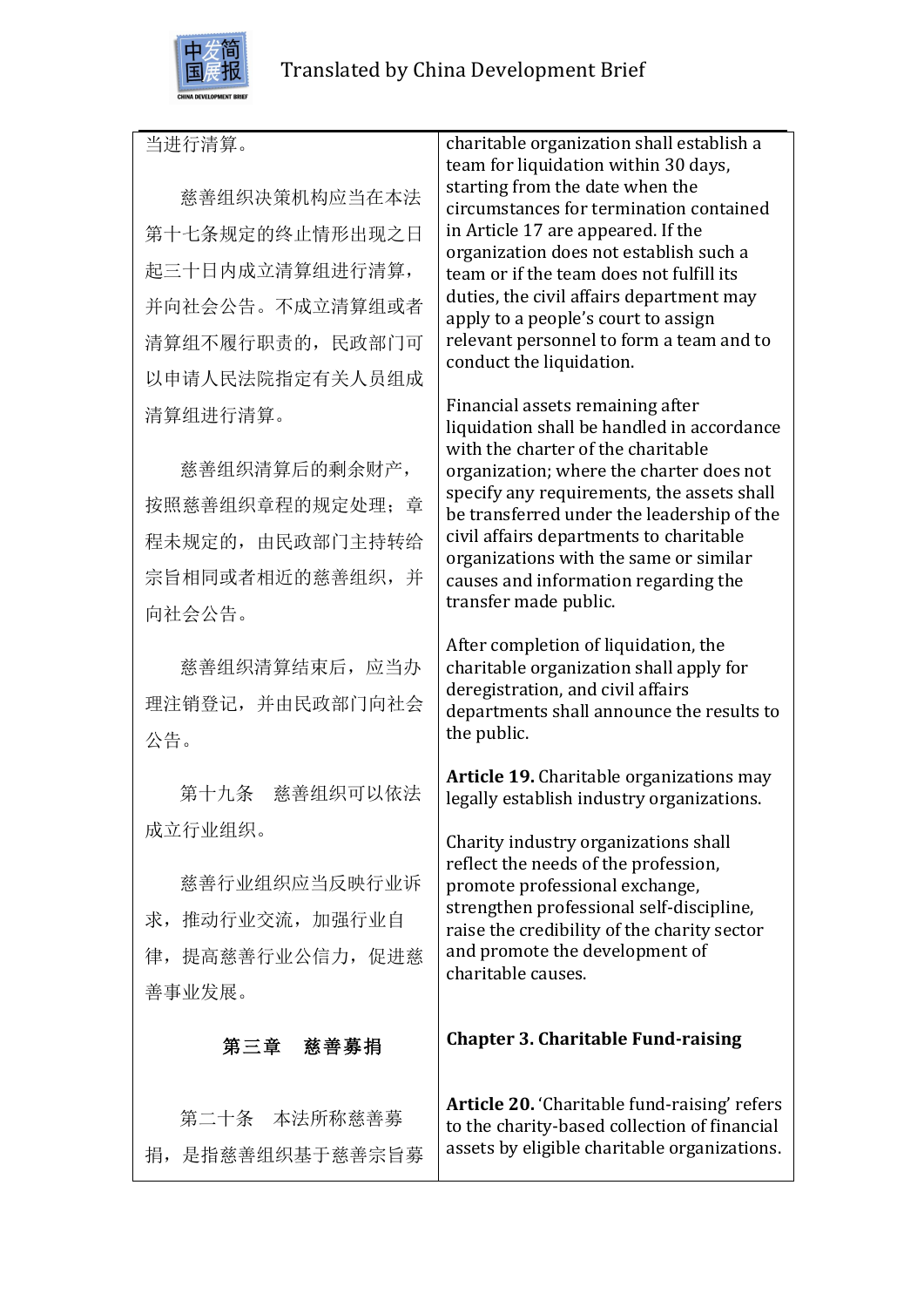

集财产的活动。 慈善募捐,包括面向社会公众 的公开募捐和面向特定对象的非公 开募捐。 第二十一条 慈善组织自登记 之日起可以向特定对象进行非公开 募捐。 慈善组织开展非公开募捐, 应 当明确特定对象的范围和募捐期 限,并向募捐对象说明募捐目的、 所募款物用途等事项。 第二十二条 慈善组织开展公 开募捐,应当取得公开募捐资格。 依法登记满二年的慈善组织,可以 向原登记的民政部门申请公开募捐 资格证书。慈善组织内部治理结构 健全、运作规范的,民政部门应当 自受理申请之日起六十日内发给公 开募捐资格证书。 法律、行政法规规定自登记之 日起可以公开募捐的慈善组织,由 民政部门在登记时发给公开募捐资 格证书。 第二十三条 开展公开募捐, 可以采取下列方式: Charitable fund-raising includes public fund-raising activities directed at society at-large and non-public fund-raising activities directed at specific targets. Article 21. Charitable organizations may engage in non-public fund-raising activities directed at specific targets from the date of their registration. Charitable organizations engaging in non public fund-raising activities shall specify the scope of their targets and the period of fund-raising, and provide information on matters such as the purpose of the fundraising and the usage of the raised funds and items. **Article 22.** Charitable organizations carrying out public fund-raising activities shall acquire the qualifications for public fund-raising. Charitable organizations that have been legally registered for two years may apply for a public fund-raising certificate with the civil affairs department with which they initially registered. The civil affairs department shall issue the public fund-raising certificate within 60 days of the application, as long as the organization has a sound internal management system and has been operating according to the rules. Civil affairs departments shall issue public fund-raising certificates to charitable organizations that may raise fund publicly from the day of their registration, as set out by the laws and regulations. **Article 23** The following methods may be used for public fund-raising:

 $(1)$  Setting up a collection box for donations in a local public space;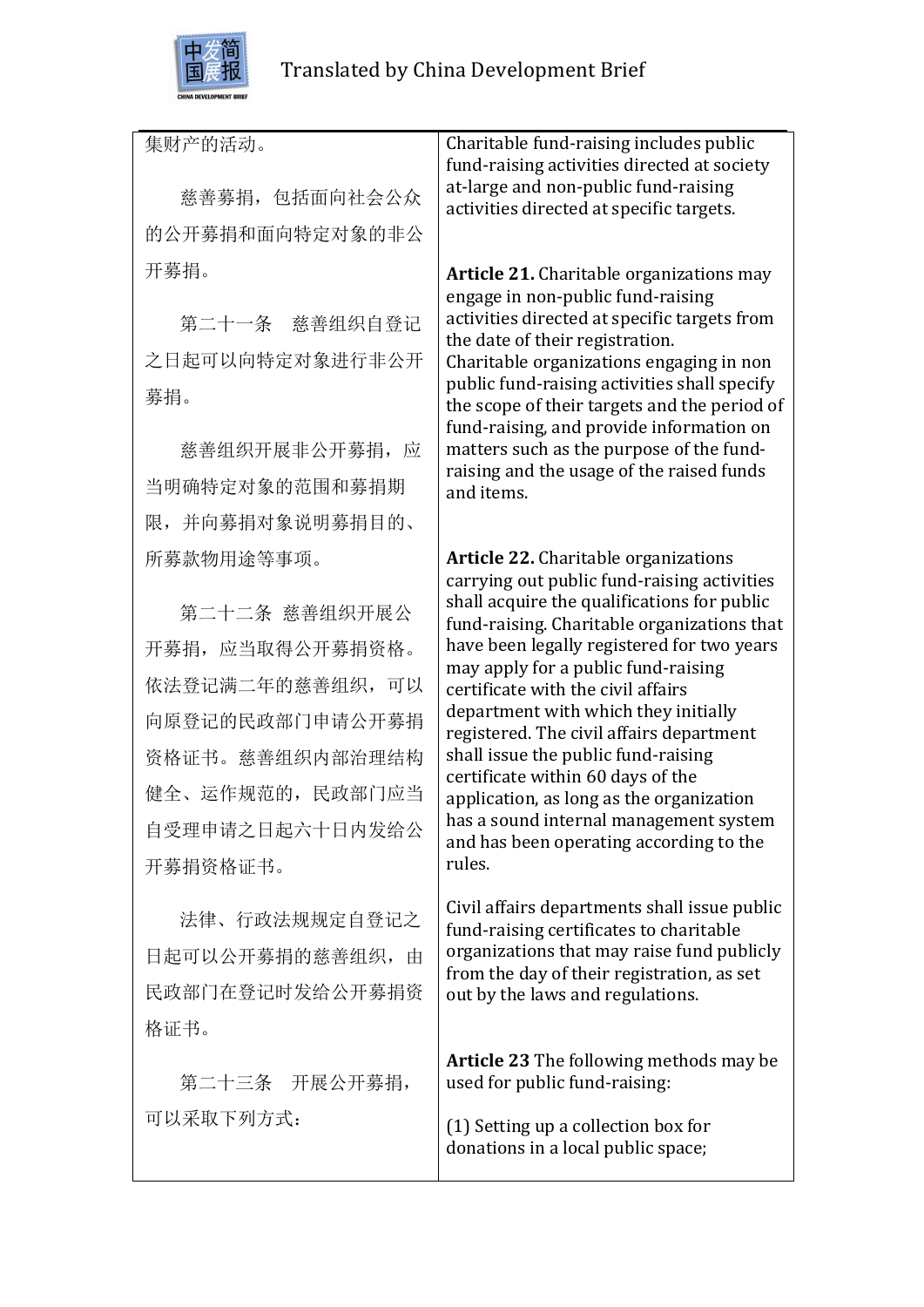

| (一) 在公共场所设置募捐<br>箱;             | (2) Organizing local charitable<br>performances, competitions, sales,<br>exhibitions, auctions and gala dinners;                            |
|---------------------------------|---------------------------------------------------------------------------------------------------------------------------------------------|
| (二) 举办义演、义赛、义<br>卖、义展、义拍、慈善晚会等; | (3) Publicizing fund-raising information<br>through local media such as radio,<br>television, newspapers and journals, and<br>the internet; |
| (三) 通过广播、电视、报                   | (4) Other public fund-raising methods.                                                                                                      |
| 刊、互联网等媒体发布募捐信息;                 | Where charitable organizations carry out                                                                                                    |
| (四)其他公开募捐方式。                    | public fund-raising activities according to<br>the methods set out by provisions $(1)$ , $(2)$                                              |
| 慈善组织采取前款第一项、第                   | of this Article, they shall do so within the<br>administrative area of the civil affairs                                                    |
| 二项规定的方式开展公开募捐的,                 | department with which they registered,<br>however donors are not subject to                                                                 |
| 应当在其登记的民政部门管辖区域                 | geographical limitations when making<br>donations.                                                                                          |
| 内进行,但捐赠人的捐赠行为不受                 |                                                                                                                                             |
| 地域限制。                           | Charitable organizations using the                                                                                                          |
| 慈善组织通过互联网开展募捐                   | Internet to carry out fund-raising shall<br>publish the relevant information on the                                                         |
| 的, 应当在民政部门统一或者指定                | charity information platforms unified or<br>designated by the civil affairs                                                                 |
| 的慈善信息平台发布募捐信息: 其                | departments. Charitable organizations<br>registered with a civil affairs department                                                         |
| 中, 在省级以上民政部门登记的慈                | at the provincial level or above may use<br>their website to publish the relevant                                                           |
| 善组织也可以在其网站发布募捐信                 | information                                                                                                                                 |
| 息。                              | <b>Article 24.</b> A fund-raising proposal shall                                                                                            |
| 第二十四条 开展公开募捐,                   | be drafted when carrying out public fund-<br>raising. The proposal shall include, among                                                     |
| 应当制定募捐方案。募捐方案应当                 | other things, the goals, duration and<br>location of the fund-raising activities, the                                                       |
| 包括募捐目的、起止时间和地域、                 | name and office address of the person in<br>charge, the method of receiving donations,                                                      |
| 活动负责人姓名和办公地址、接收                 | as well as bank details, beneficiaries, use                                                                                                 |
| 捐赠方式、银行账户、受益人、所                 | of assets collected, cost of fund-raising<br>activities, and methods of dealing with                                                        |
| 募款物用途、募捐成本、剩余财产                 | excess funds.                                                                                                                               |
| 的处理等。                           |                                                                                                                                             |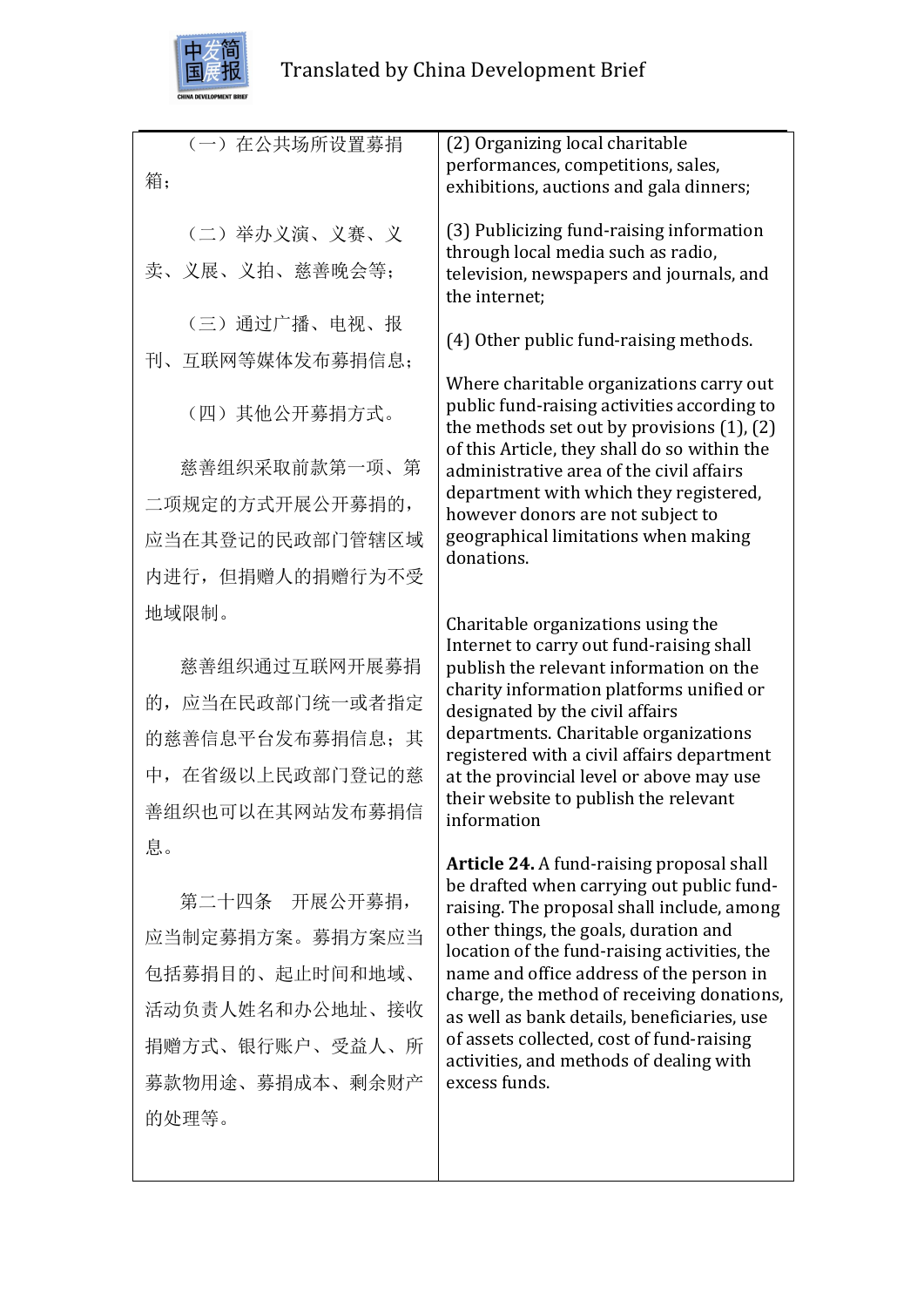

第二十五条 开展公开募捐, 应当在募捐活动现场或者募捐活动 载体的显著位置,公布募捐组织名 称、公开募捐资格证书、募捐方 案、联系方式、募捐信息查询方法 等。

第二十六条 不具有公开募捐 资格的组织或者个人基于慈善目 的,可以与具有公开募捐资格的慈 善组织合作开展公开募捐,募得款 物由具有公开募捐资格的慈善组织 管理。

第二十七条 广播、电视、报 刊以及网络服务提供者、电信运营 商,应当对利用其平台开展公开募 捐的慈善组织的登记证书、公开募 捐资格证书进行验证。

第二十八条 发生重大自然灾 害、事故灾难和公共卫生事件等突 发事件时,有关人民政府应当建立 协调机制,提供需求信息,有序引 导开展募捐和救助活动。

第二十九条 开展募捐活动, 不得摊派或者变相摊派,不得妨碍 公共秩序、企业生产及人民生活。

 

**Article 25.** When carrying out public fund-raising activities, information such as the name of the organization carrying out the activity, the public fund-raising certificate, the fund-raising proposal, the contact information and the means of inquiry for further information regarding the activity shall be displayed in a prominent place at the site of the activity or on the medium used for fund-raising.

**Article 26.** Organizations or individuals that do not have a public fund-raising certificate may cooperate with charitable organizations that have a public fundraising certificate to carry out such activities on account of a charitable purpose. Donations collected shall be managed by the organization with the public fund-raising certificate.

**Article 27.** Radio broadcasters, television stations, newspapers and journals, as well as Internet service providers and telecommunications operators shall inspect and verify the registration certificate and public fund-raising certificate of charitable organizations using their platform to carry out public fund-raising activities.

**Article 28.** In the case of emergencies such as natural disasters, catastrophic accidents, public health incidents, the relevant people's governments shall establish coordinating mechanisms, provide needed information and orderly guide fund-raising and emergency assistance.

Article 29. Those carrying out fundraising activities are not permitted to engage in forcible apportionment or covert forced apportionment<sup>1</sup> and must not obstruct public order, corporate production or the lives of the people.

<sup>&</sup>lt;sup>1</sup>trans. Note: '摊派' refers to the conduct that compels people or organizations to pay a set portion of a donation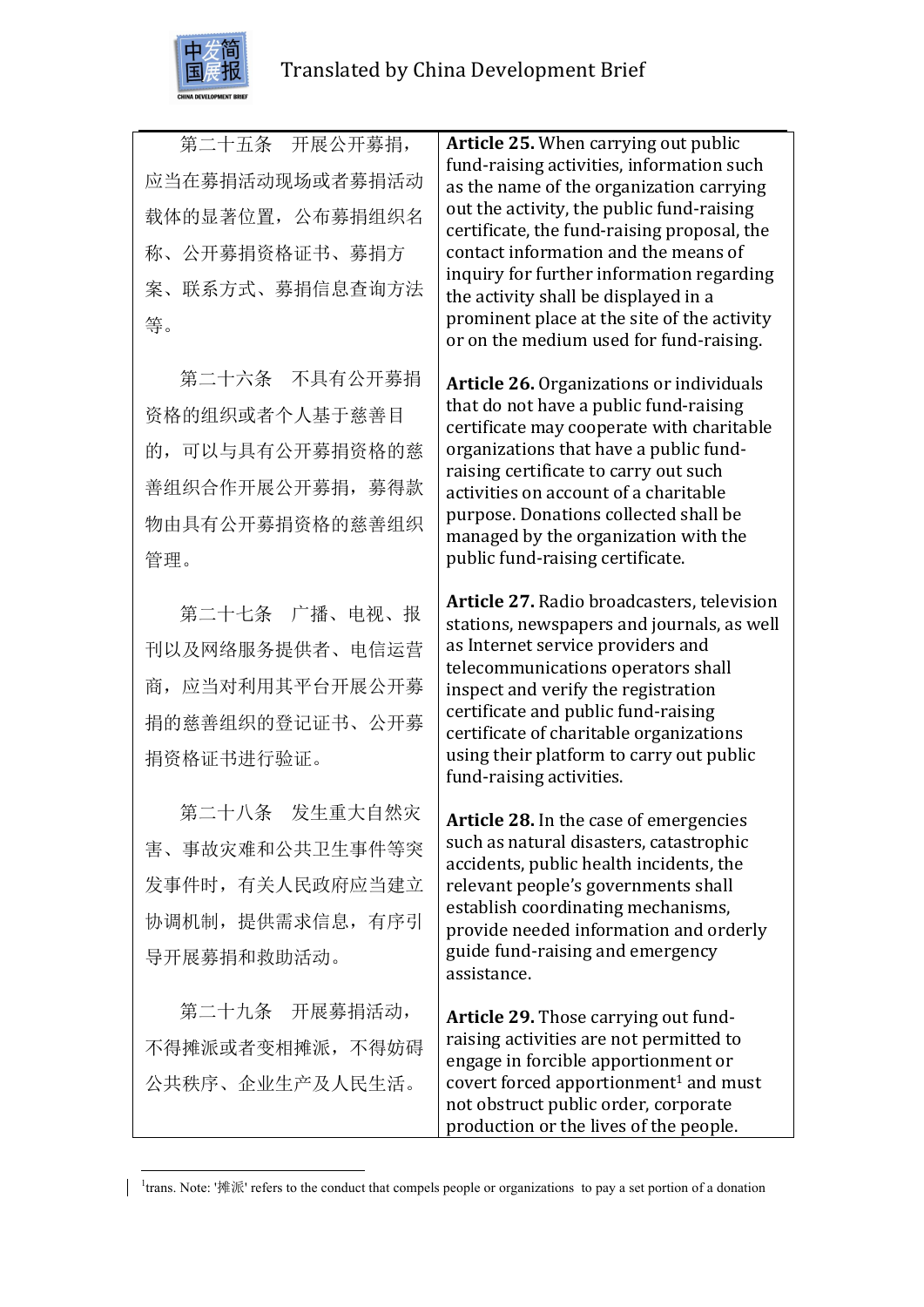

| 第三十条 禁止任何组织或者<br>个人假借慈善名义或者假冒慈善组<br>织开展募捐活动,骗取财产。                                                                                                                                                                                         | Article 30. It is forbidden for any<br>organization or individual to obtain<br>financial assets and carry out fund-raising<br>activities by fraudulent means in the name<br>of charity or posing as a charitable<br>organization.                                                                                                                                                                                                                                                                                                                                                                                                                                                                                                                                                                                                                                                     |
|-------------------------------------------------------------------------------------------------------------------------------------------------------------------------------------------------------------------------------------------|---------------------------------------------------------------------------------------------------------------------------------------------------------------------------------------------------------------------------------------------------------------------------------------------------------------------------------------------------------------------------------------------------------------------------------------------------------------------------------------------------------------------------------------------------------------------------------------------------------------------------------------------------------------------------------------------------------------------------------------------------------------------------------------------------------------------------------------------------------------------------------------|
| 第四章 慈善捐赠                                                                                                                                                                                                                                  | <b>Chapter 4. Charitable Donations</b>                                                                                                                                                                                                                                                                                                                                                                                                                                                                                                                                                                                                                                                                                                                                                                                                                                                |
| 第三十一条 本法所称慈善捐<br>赠, 是指自然人、法人和其他组织<br>基于慈善目的, 自愿、无偿赠与财<br>产的活动。<br>第三十二条 捐赠人可以通过<br>慈善组织捐赠, 也可以直接向受益<br>人捐赠。<br>第三十三条 捐赠人捐赠的财<br>产应当是其有权处分的合法财产。<br>捐赠财产包括货币、实物、有价证<br>券、股权、知识产权等有形或者无<br>形财产。<br>捐赠人捐赠的实物应当具有使<br>用价值, 符合安全、卫生、环保等<br>标准。 | Article 31. 'Charitable Donations' as<br>stated in this law refers to the voluntary,<br>non-compensated donation of property by<br>natural persons, legal persons or other<br>organizations for charitable purposes.<br>Article 32. Donors can donate through<br>charitable organizations or directly to<br>beneficiaries.<br><b>Article 33. Property donated by donors</b><br>shall be legal property that the donors<br>hold the right to dispose of. Charitable<br>donations of property include cash,<br>physical objects, marketable securities,<br>equity, intellectual property, and other<br>tangible or intangible property.<br>Donated objects shall have use value, and<br>shall comply with safety, health,<br>environmental and other standards.<br>Donors donating products from their own<br>enterprises shall provide product<br>certifications or quality inspection |
| 捐赠人捐赠本企业产品的, 应<br>当提供产品合格证书或者质量检验<br>证书。<br>第三十四条 自然人、法人和<br>其他组织开展演出、比赛、销售、                                                                                                                                                              | certificates.<br><b>Article 34.</b> Natural persons, legal persons<br>and other organizations that organize<br>income generating activities, such as<br>performances, competitions, sales,<br>auctions or other commercial activities,<br>and that promise to use all or part of the<br>proceeds for the purposes of charity, shall<br>sign a donation agreement with charitable                                                                                                                                                                                                                                                                                                                                                                                                                                                                                                      |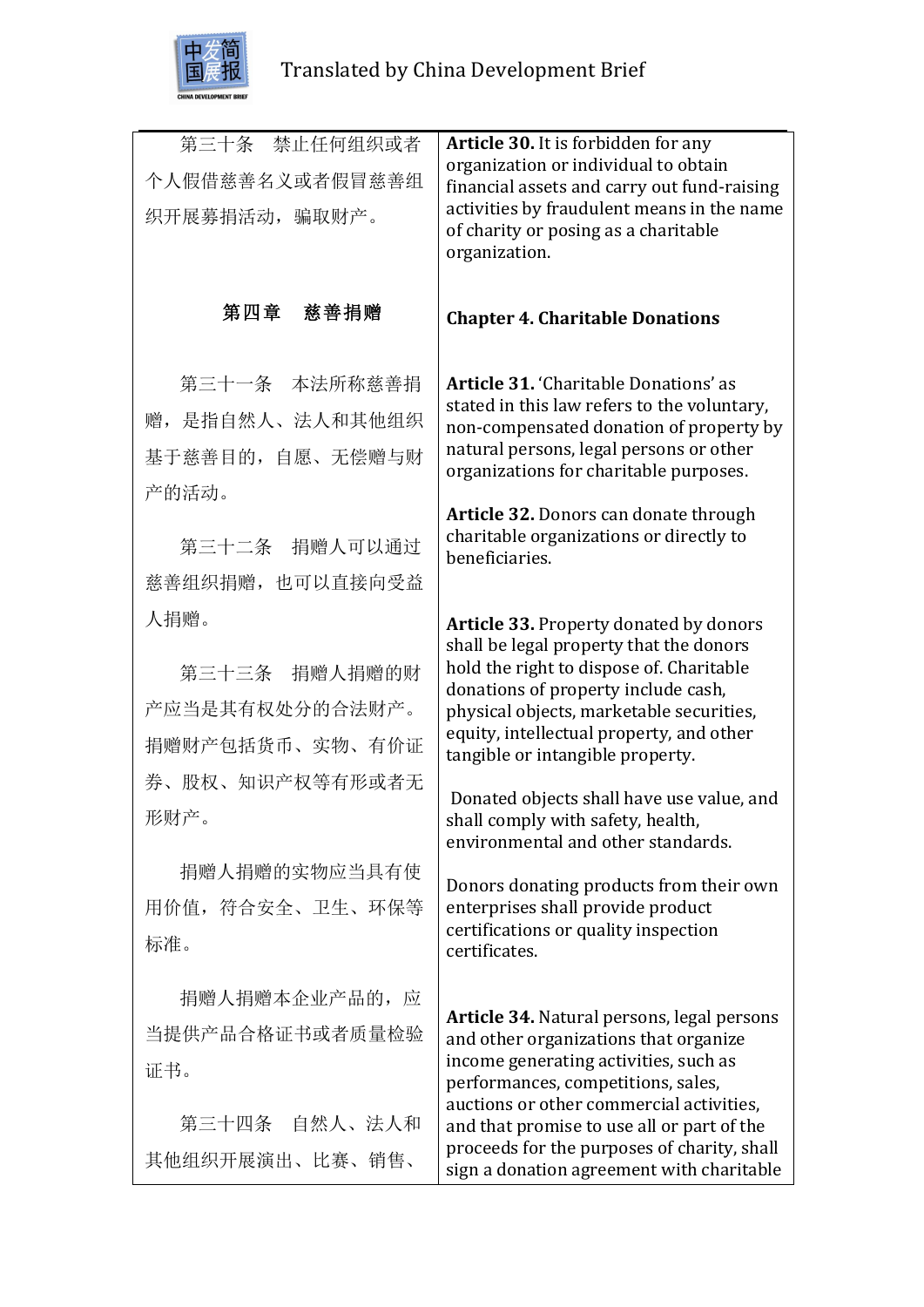

拍卖等经营性活动,承诺将全部或 者部分所得用于慈善目的的, 应当 在举办活动前与慈善组织或者其他 接受捐赠的人签订捐赠协议,活动 结束后按照捐赠协议履行捐赠义 务,并将捐赠情况向社会公开。

第三十五条 慈善组织接受捐 赠,应当向捐赠人开具由财政部门 统一监(印)制的捐赠票据。捐赠 票据应当载明捐赠人、捐赠财产的 种类及数量、慈善组织名称和经办 人姓名、票据日期等。捐赠人匿名 或者放弃接受捐赠票据的,慈善组 织应当做好相关记录。

第三十六条 慈善组织接受捐 赠,捐赠人要求签订书面捐赠协议 的,慈善组织应当与捐赠人签订书 面捐赠协议。

书面捐赠协议包括捐赠人和慈 善组织名称、捐赠财产的种类、数 量、质量、用途、交付时间等内 容。

第三十七条 捐赠人与慈善组 织约定捐赠财产的用途和受益人 时,不得指定其利害关系人作为受 益人。

organizations or other beneficiaries before the event, fulfill their obligations after the event in accordance with the donation agreement, and make public the status of the donation.

Article 35. Charitable organizations that accept donations shall issue to the donors a donation receipt uniformly printed by or printed under the supervision of the finance departments. Donation receipts shall specify the donor, the type and quantity of donations, the charitable organization's name, the name of the person responsible, the date of the receipt, etc. In the case of donors wishing to remain anonymous or waive the donation receipt, charitable organizations shall record the relevant information.

Article 36. When accepting a donation, charitable organizations shall sign a written donation agreement with the donor if the donor requests so.

Written donation agreements shall include the names of the donor and charitable organization, the type, quantity, quality, purpose and delivery time of the donated property, etc.

**Article 37.** When agreeing on the purpose and beneficiaries of donated properties, donors and charitable organizations must not appoint interested parties as beneficiaries.

No organization or individual shall use charitable donations to support any means of publicizing tobacco products and their manufacturers or vendors, as well as other products and matters prohibited from being publicized by laws and regulations.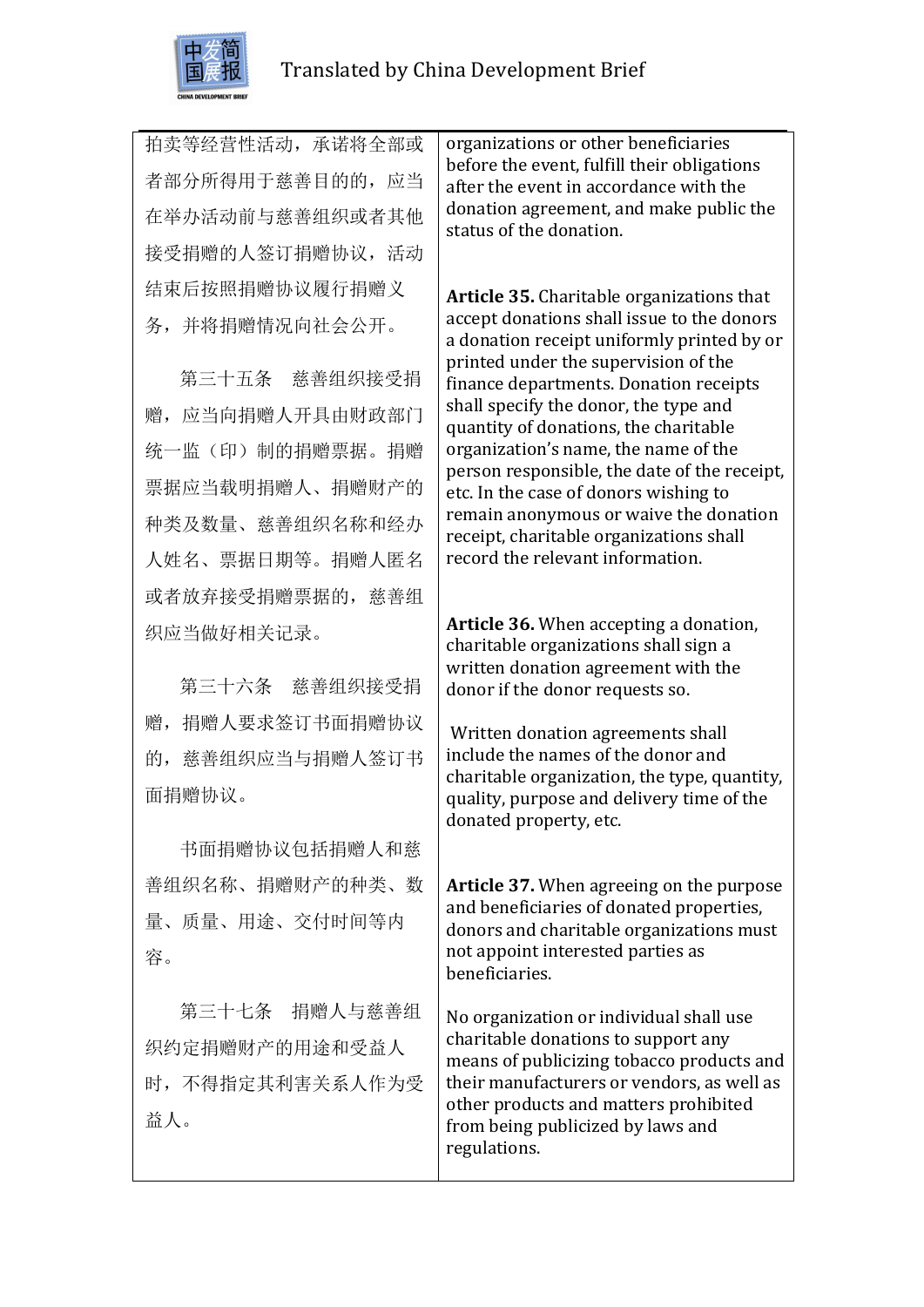

任何组织和个人不得利用慈善 捐赠,以任何方式宣传烟草制品及 其生产者、销售者以及法律法规禁 止宣传的其他产品和事项。

第三十八条 捐赠人应当按照 捐赠协议履行捐赠义务。捐赠人违 反捐赠协议逾期未交付捐赠财产, 有下列情形之一的,慈善组织或者 其他接受捐赠的人可以要求交付; 捐赠人拒不交付的,慈善组织或者 其他接受捐赠的人可以依法向人民 法院申请支付令或者起诉:

(一)捐赠人通过广播、电 视、报刊、互联网等方式公开承诺 捐赠的;

(二)捐赠财产用于本法第三 条第一项至第三项规定的慈善活 动,并签订书面捐赠协议的。

第三十九条 捐赠人有权查 询、复制其捐赠财产管理使用的有 关资料, 慈善组织应当及时主动向 捐赠人反馈有关情况。

慈善组织违反捐赠协议等方式 约定的用途,滥用捐赠财产的,捐 赠人有权要求其改正; 拒不改正 的,捐赠人可以向人民法院起诉。

**Article 38.** Donors shall fulfill their donation obligations in accordance with their agreements. If donors delay or fail to deliver donated properties in violation of a donation agreement, under the following circumstances, charitable organizations or other beneficiaries may require delivery from donors; charitable organizations or other beneficiaries may apply to the people's court for an order of payment or prosecution if donors refuse delivery:

(1) Donors have made a public pledge of donation through the radio, television, newspapers, the internet or other means:

(2) Donated properties are for charitable activities specified in terms  $(1)$  -  $(3)$  of article 3 of this law, and a written donation agreement is signed.

**Article 39.** Donors have the right to inquire about and photocopy relevant information on the management and use of their donated properties; charitable organizations shall take the initiative to provide relevant updates to donors in a timely manner.

If charitable organizations misuse donated property in violation of the donation agreement, donors are entitled to request correction; donors may seek prosecution through the people's court if charitable organizations refuse to correct.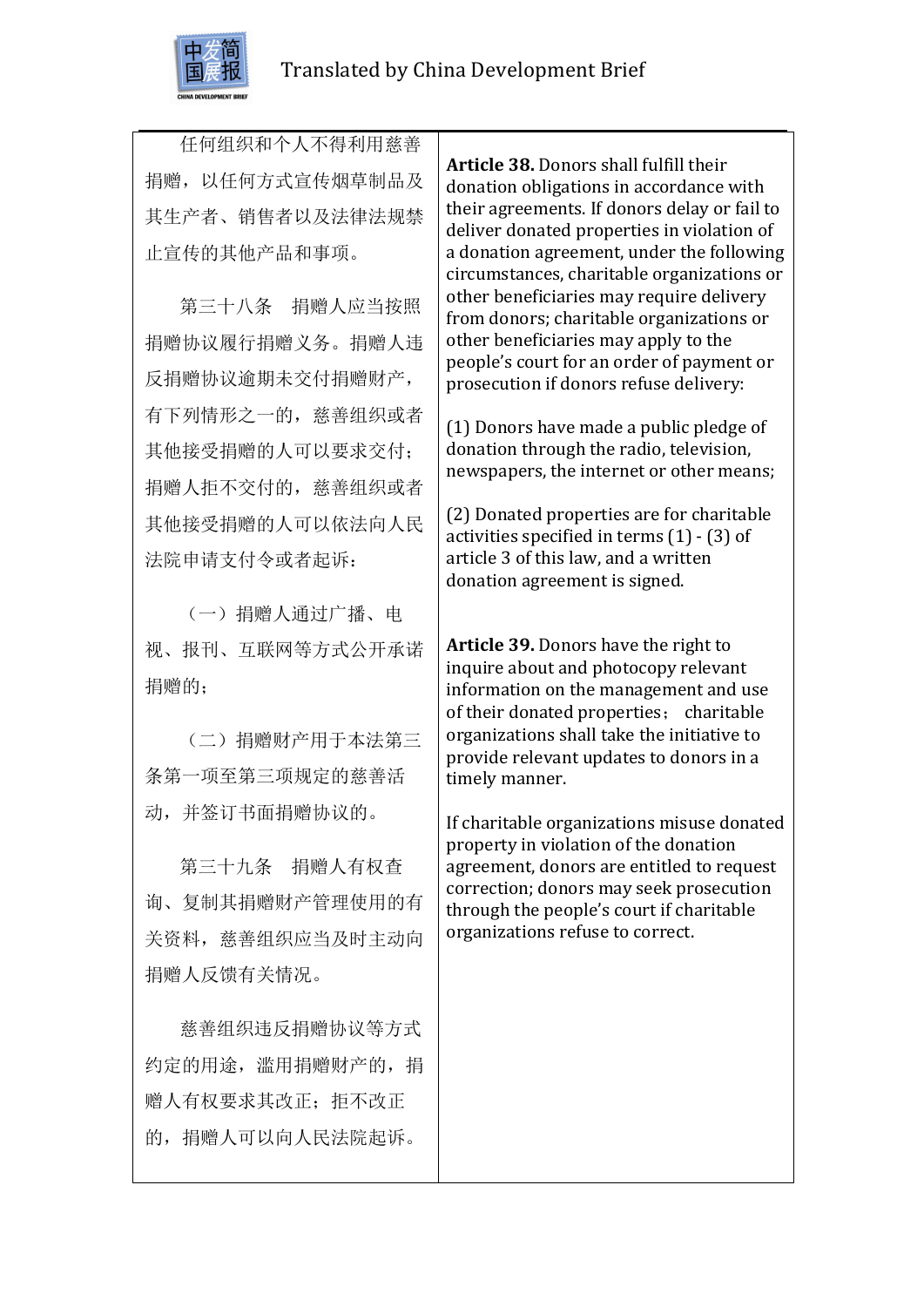

# 第五章 慈善信托

第四十条 本法所称慈善信托即公 益信托,是指委托人基于慈善目 的,依法将其财产委托给受托人, 由受托人按照委托人意愿以受托人 名义进行管理和处分,开展慈善活 动的行为。

第四十一条 设立慈善信托、 确定受托人和监察人,应当采取书 面形式。受托人应当在信托文件签 订之日起七日内将信托文件向受托 人所在地县级以上人民政府民政部 门备案。

第四十二条 慈善信托的受托 人,由委托人确定其信赖的慈善组 织担任。

第四十三条 慈善信托的受托 人违反信托义务或者难以履行职责 的,委托人可以变更受托人。变更 后的受托人应当自变更之日起七日 内将变更情况报原备案的民政部门 重新备案。

第四十四条 慈善信托的委托 人根据需要,可以确定信托监察

#### **Chapter 5. Charitable Trusts**

**Article 40.** A charitable trust, also called a public welfare trust, in this law refers to the legal arrangement by which a principal  $(\text{$   $\ddot{\textbf{\text{E}}}$   $\ddot{\textbf{\text{A}}}$   $\textbf{\text{A}})$ , acting for charitable purposes, entrusts their property to a trustee  $\left(\frac{m}{2}H\right)$ , who manages and disposes of the property in charitable activities in the trustee's name and in accordance with the wishes of the principal.

**Article 41.** Charitable trusts shall be established, and trustees and supervisors (信托监察人) determined, in written form. Trustees shall file the trust documents within seven days of the signing with the civil affairs departments of the people's governments at or above the county level where the trustees reside.

**Article 42.** Principals shall appoint trusted charitable organizations as trustees of charitable trusts.

**Article 43.** In situations where a trustee is in breach of fiduciary duties or unable to perform their duties, the principal may change the trustee. The new trustee shall file the change to the same civil affairs department within 7 days since the change is made.

**Article 44.** If needed, the trustees of charitable trusts may appoint a trust supervisor. 

Trust supervisors monitor the actions of trustees, and safeguard the interests of principals and beneficiaries in accordance with the law. Trust supervisors who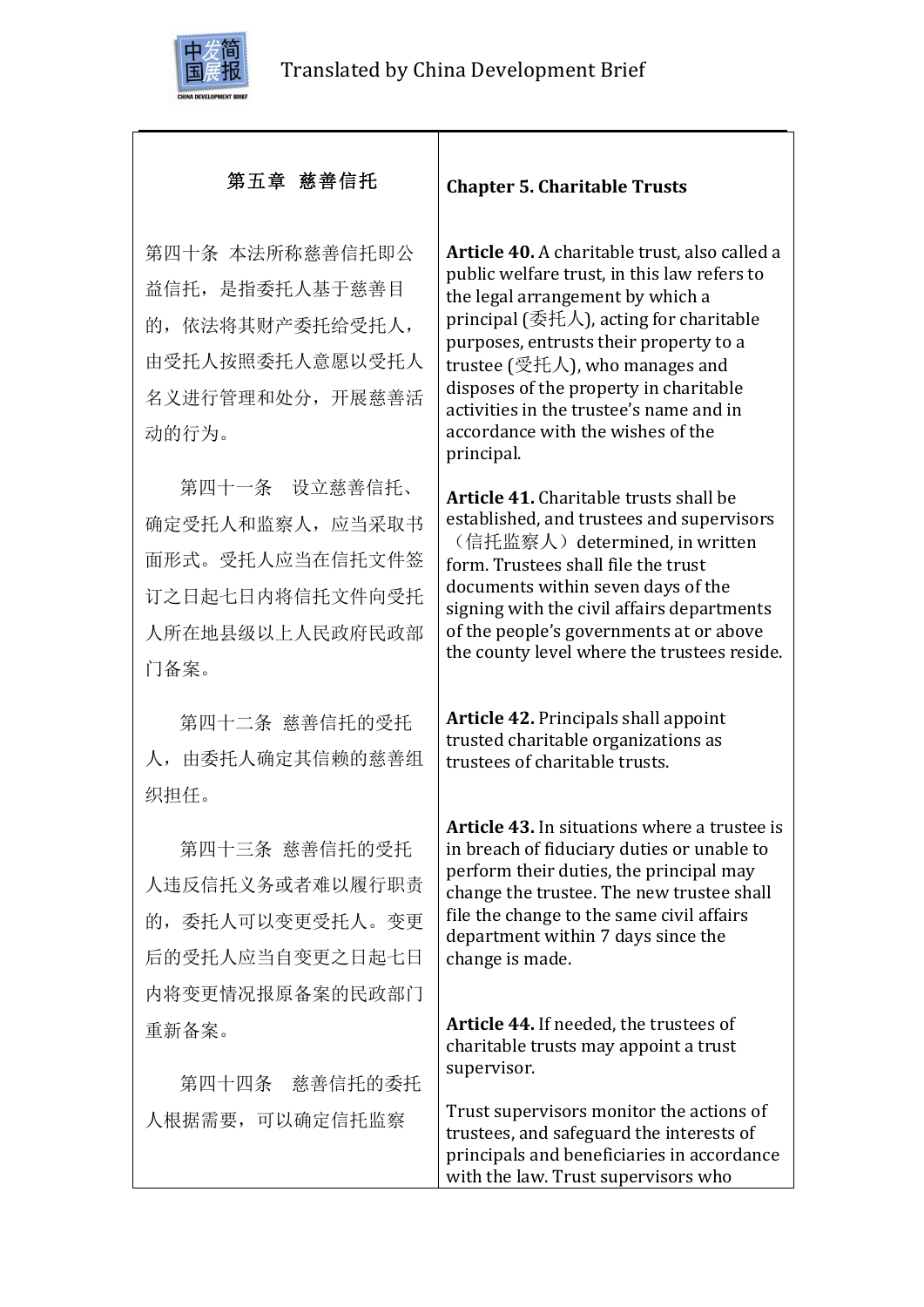

人。

信托监察人对受托人的行为进 行监督,依法维护委托人和受益人 的权益。信托监察人发现受托人违 反信托义务或者难以履行职责的, 应当向委托人提出,并有权以自己 的名义提起诉讼。

第四十五条 慈善信托的受托 人管理和处分信托财产,应当按照 信托目的,恪尽职守,履行诚信、 谨慎管理的义务。

受托人应当根据信托文件和委 托人的要求,及时报告信托事务处 理情况、信托财产管理使用情况。 慈善信托的受托人应当每年至少一 次将信托事务处理情况及财务状况 向其备案的民政部门报告,并向社 会公开。

第四十六条 慈善信托的设 立、信托财产的管理、信托当事 人、信托的终止和清算等事项,本 章未规定的,适用本法其他章的有 关规定:本法未规定的,适用《中 华人民共和国信托法》的有关规 定。

discover trustees in breach of fiduciary duties or unable to perform their duties shall notify the principal, and have the right to raise a lawsuit in their own names.

Article 45. Trustees shall manage and dispose of the trust property in accordance with the purposes of the trust. and fulfill their obligations in good faith and with prudent management.

Trustees shall provide timely reports on the handling of trust affairs and the management and use of trust property in accordance with trust documents and the requirements of principals. The trustees of charitable trusts shall report the handling of trust affairs and the trust's financial status with the civil affairs departments with which they have filed a record at least once a vear, and make the report public.

**Article 46.** The establishment of charitable trusts, trust asset management, trust parties, the termination and liquidation of charitable trusts, and other items that are not regulated in this chapter shall be governed by other chapters of this law; If not regulated by this law, they shall be governed by the relevant articles of the Trust Law of the People's Republic of China.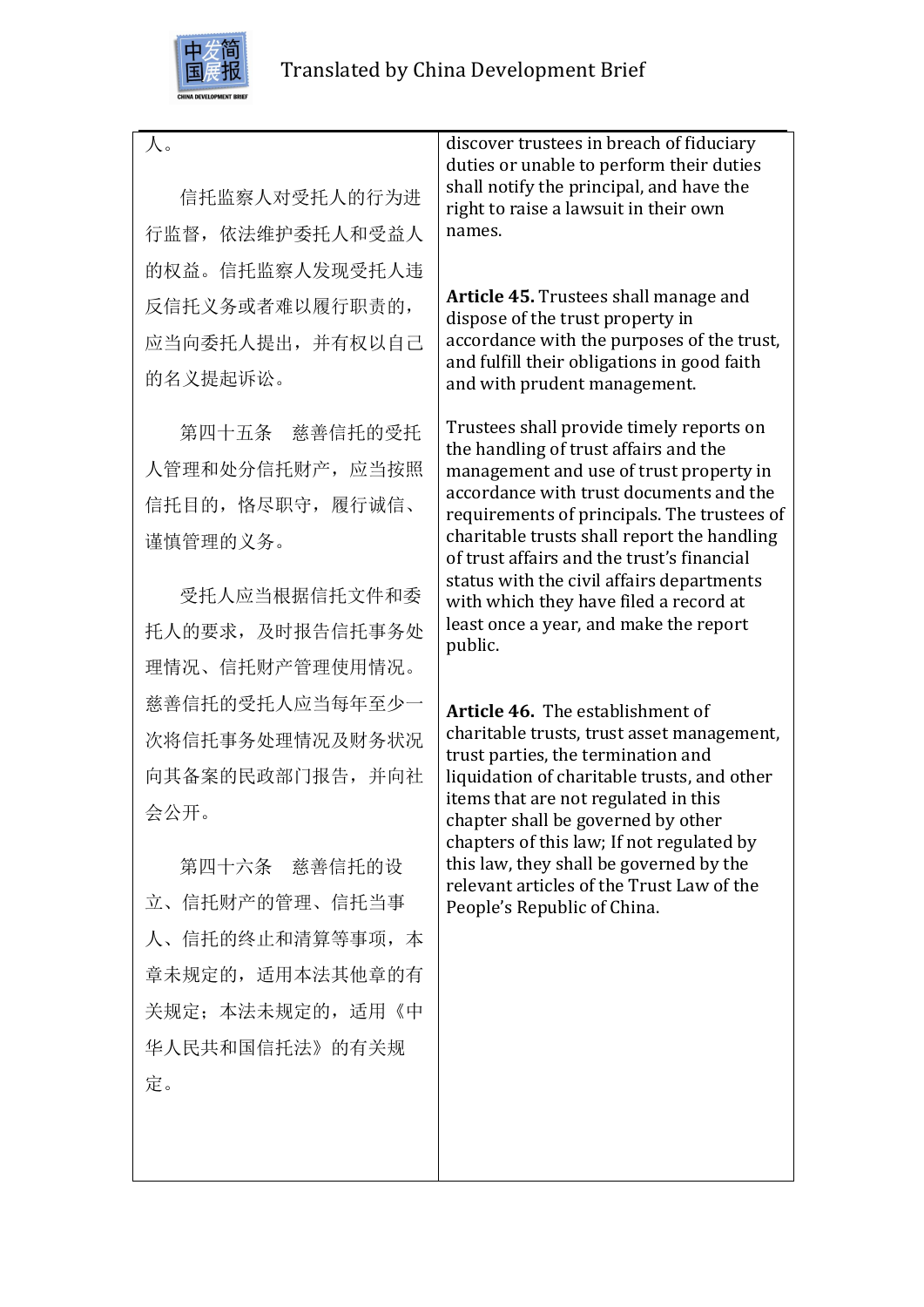

| 第六章 慈善财产                                                                                            | <b>Chapter 6. Charitable Assets</b>                                                                                                                                                                                                                                                                                                                                                                 |
|-----------------------------------------------------------------------------------------------------|-----------------------------------------------------------------------------------------------------------------------------------------------------------------------------------------------------------------------------------------------------------------------------------------------------------------------------------------------------------------------------------------------------|
| 第四十七条 慈善组织的财产<br>包括:                                                                                | Article 47. The financial assets of<br>charitable organizations include:                                                                                                                                                                                                                                                                                                                            |
| (一)创始财产;                                                                                            | (1) Founding capital;                                                                                                                                                                                                                                                                                                                                                                               |
|                                                                                                     | (2) Donated assets;                                                                                                                                                                                                                                                                                                                                                                                 |
| (二) 捐赠财产;                                                                                           | (3) Other legal assets.                                                                                                                                                                                                                                                                                                                                                                             |
| (三) 其他合法财产。                                                                                         |                                                                                                                                                                                                                                                                                                                                                                                                     |
| 第四十八条 慈善组织的财产<br>应当根据章程和捐赠协议的规定全<br>部用于慈善目的,不得在发起人、<br>捐赠人以及慈善组织成员中分配。                              | <b>Article 48.</b> The financial assets of<br>charitable organizations can only be used<br>for charitable purposes in accordance<br>with the organizational charter and the<br>donation agreement and must not be<br>distributed among the founders, donors or<br>members of the organization.                                                                                                      |
| 任何组织和个人不得私分、挪<br>用或者侵占慈善财产。                                                                         | Groups or individuals must not privately<br>distribute, misappropriate or embezzle<br>charitable assets.                                                                                                                                                                                                                                                                                            |
| 第四十九条 慈善组织对募集<br>的财产, 应当登记造册, 严格管                                                                   | Article 49. Charitable organizations shall<br>register donations for the records, strictly<br>manage them and use the funds for<br>specific purposes.                                                                                                                                                                                                                                               |
| 理,专款专用。<br>捐赠人捐赠的实物不易储存<br>运输或者难以直接用于慈善目的<br>的, 慈善组织可以依法拍卖或者变<br>卖, 所得收入扣除必要费用后, 应<br>当全部用于约定的慈善目的。 | Donated objects that cannot be easily<br>stored, transported or are difficult to use<br>directly for charitable purposes may be<br>legally auctioned or sold by the charitable<br>organization, whereby proceeds<br>remaining after the deduction of costs and<br>other necessary expenditures shall be<br>used entirely for the agreed upon<br>purposes of the donation.                           |
| 第五十条 慈善组织为实现财<br>产保值、增值进行投资的, 应当遵<br>循合法、安全、有效的原则, 投资<br>取得的收益应当全部用于慈善目<br>的。重大投资方案应当经决策机构          | <b>Article 50.</b> Charitable organizations<br>making investments to maintain or<br>increase the value of their financial assets<br>shall abide by the principles of lawfulness,<br>security and effectiveness, and the income<br>made through the investment shall be<br>used for charitable purposes. Major<br>investment plans shall be approved by at<br>least two-thirds of the members of the |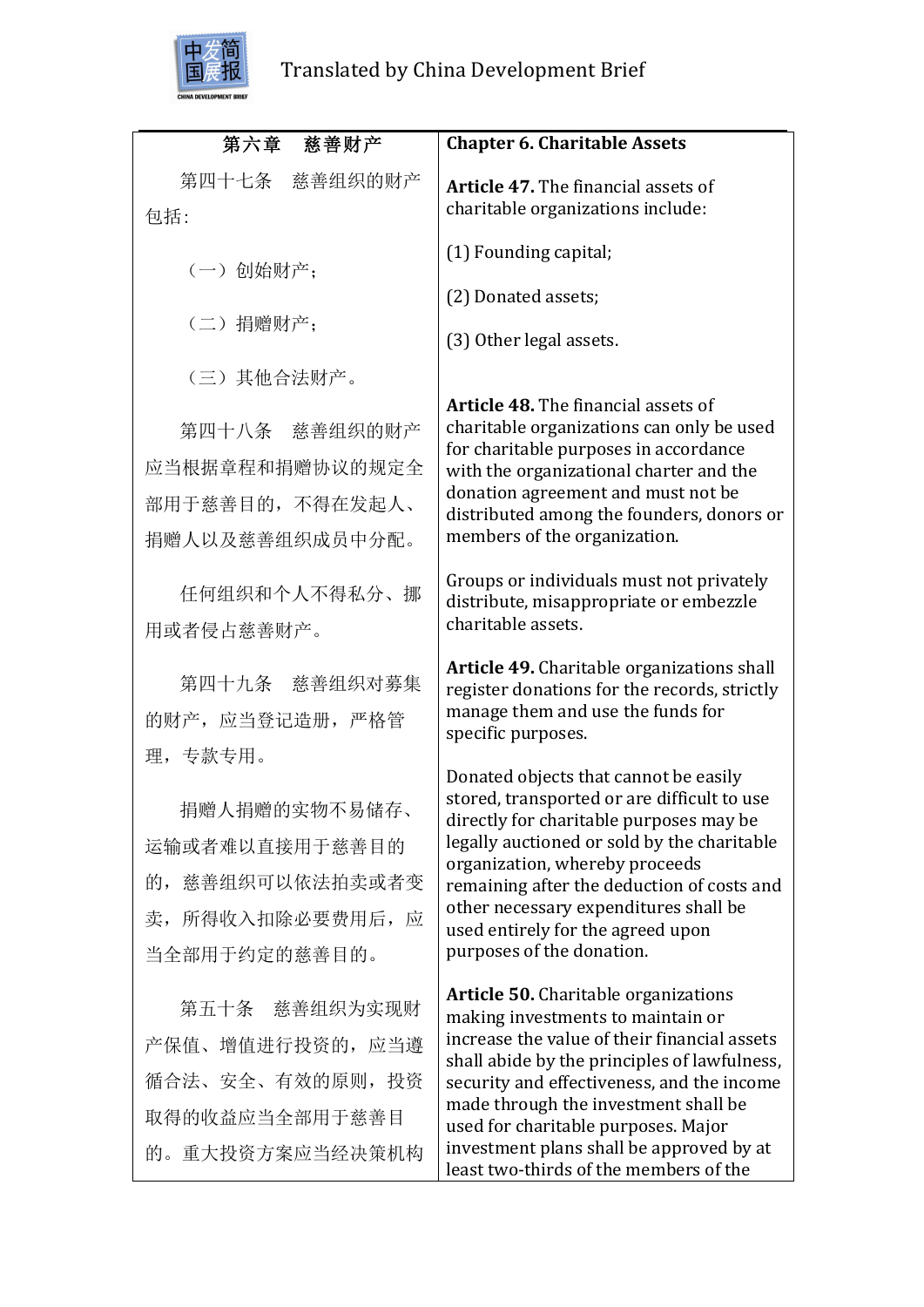

| 组成人员三分之二以上同意, 但政 | decision-making body. Government aid<br>money and assets received under a              |
|------------------|----------------------------------------------------------------------------------------|
| 府资助的财产和捐赠协议约定不得  | donation agreement forbidding                                                          |
| 投资的财产,不得用于投资。    | investments must not be used to make<br>investments.                                   |
| 第五十一条 慈善组织开展慈    | <b>Article 51.</b> Charitable organizations                                            |
| 善活动, 应当依照法律、法规和章 | carrying out charitable services shall use<br>donated property in accordance with the  |
| 程的规定, 按照募捐方案或者捐赠 | laws, regulations and organizational                                                   |
| 协议使用捐赠财产; 确需变更捐赠 | charter, and in accordance with the fund-<br>raising proposal or donation agreement.   |
| 财产用途的, 应当征得捐赠人同  | In cases of necessary deviation from the<br>purpose of the donated assets, the donors' |
| 意。               | consent shall be obtained.                                                             |
| 第五十二条 慈善组织应当合    | Article 52. Charitable organizations shall<br>employ rational designs for charity      |
| 理设计慈善项目, 优化实施流程, | projects, optimize implementation<br>processes, lower operating costs, and             |
| 降低运行成本, 提高慈善财产使用 | improve efficiency in the use of charitable                                            |
| 效益。              | property.                                                                              |
| 慈善组织应当建立项目管理制    | Charitable organizations shall establish a<br>project management system and conduct    |
| 度, 对项目实施情况进行跟踪监  | proper supervision of project                                                          |
| 督。               | implementation.                                                                        |
|                  | Article 53. Any remaining donated<br>property upon termination of a charity            |
| 第五十三条<br>慈善项目终止后 | project shall be disposed of in accordance                                             |
| 捐赠财产有剩余的, 按照募捐方案 | to the fund-raising proposal or donation<br>agreement; where relevant provisions are   |
| 或者捐赠协议处理; 募捐方案未规 | not specified in the fund-raising proposal<br>or donation agreement, charitable        |
| 定或者捐赠协议未约定的, 慈善组 | organizations shall utilize the remaining                                              |
| 织应当将剩余财产用于目的相同或  | property in charitable projects with the<br>same or similar purposes, and make         |
| 者相近的其他慈善项目, 并向社会 | public this information.                                                               |
| 公开。              |                                                                                        |
| 第五十四条 慈善组织确定慈    | <b>Article 54.</b> Charitable organizations shall                                      |
| 善受益人,应当坚持公开、公平、  | adhere to an open, fair and impartial<br>process when determining the                  |
| 公正的原则, 不得指定慈善组织管 | beneficiaries of charitable services, and<br>shall not select stakeholders from among  |

the managerial staff of the charitable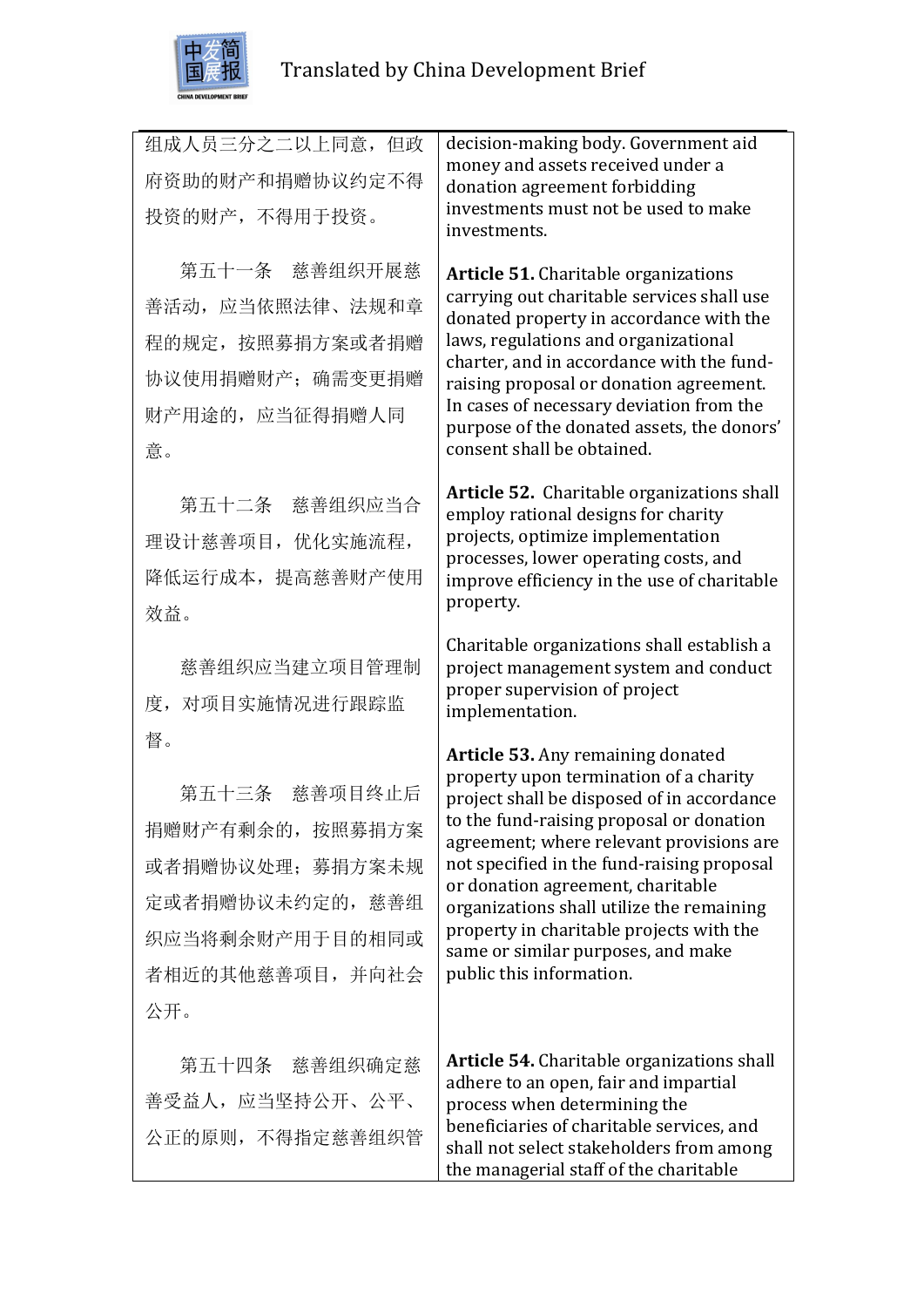

| 理人员的利害关系人作为受益人。                                                                                                    | organization as beneficiaries.                                                                                                                                                                                                                                                                                                                                                                                                                                             |
|--------------------------------------------------------------------------------------------------------------------|----------------------------------------------------------------------------------------------------------------------------------------------------------------------------------------------------------------------------------------------------------------------------------------------------------------------------------------------------------------------------------------------------------------------------------------------------------------------------|
| 第五十五条 慈善组织根据需<br>要可以与受益人签订协议, 明确双<br>方权利义务, 约定资助财产的用<br>途、数额和使用方式等内容。                                              | Article 55. Charitable organizations may,<br>as the need arises, sign an agreement with<br>beneficiaries to clearly define the rights<br>and obligations of both parties and to<br>agree upon the purpose and amount of<br>donations, the method of usage and other<br>contents.                                                                                                                                                                                           |
| 受益人未按照协议使用资助财<br>产或者有其他严重违反协议情形<br>的, 慈善组织有权要求其改正; 拒<br>不改正的, 慈善组织有权解除协<br>议。                                      | If beneficiaries do not use the donations in<br>accordance with the agreement, or<br>severely violate the agreement in other<br>ways, charitable organizations are entitled<br>to request a correction; charitable<br>organizations have the right to end the<br>agreement if beneficiaries refuse to<br>correct.                                                                                                                                                          |
| 第五十六条 慈善组织开展慈<br>善活动的年度支出以及管理成本的<br>标准,由国务院民政部门会同国务<br>院财政、税务等部门规定。捐赠协<br>议对单项捐赠财产的慈善活动支出<br>和管理成本有约定的, 按照其约<br>定。 | <b>Article 56.</b> Standards for annual<br>expenditure and management costs of<br>charitable activities by charitable<br>organizations are regulated by the civil<br>affairs departments of the State Council<br>together with the treasury and tax<br>departments of the State Council. If the<br>expenditure and management costs of an<br>individual charitable donation activity are<br>specified in the donation agreement, then<br>the agreement should be followed. |
| 慈善服务<br>第七章                                                                                                        | <b>Chapter 7. Charitable Services</b>                                                                                                                                                                                                                                                                                                                                                                                                                                      |
| 第五十七条 本法所称慈善服<br>务, 是指慈善组织和其他组织以及<br>个人基于慈善目的, 向他人或者社<br>会提供的志愿服务和其他非营利服                                           | Article 57. 'Charitable Services' as stated<br>in this law refers to voluntary services and<br>other non-profit services given to other<br>people or to the society for charitable<br>purposes and provided by charitable<br>organizations and other organizations or<br>individuals.                                                                                                                                                                                      |
| 务。<br>慈善组织开展慈善服务, 可以<br>自己提供, 也可以委托有服务专长                                                                           | Charitable organizations carrying out<br>charitable services may provide these<br>services themselves, or engage other<br>organizations or volunteers with the<br>relevant service expertise to carry out the<br>services.                                                                                                                                                                                                                                                 |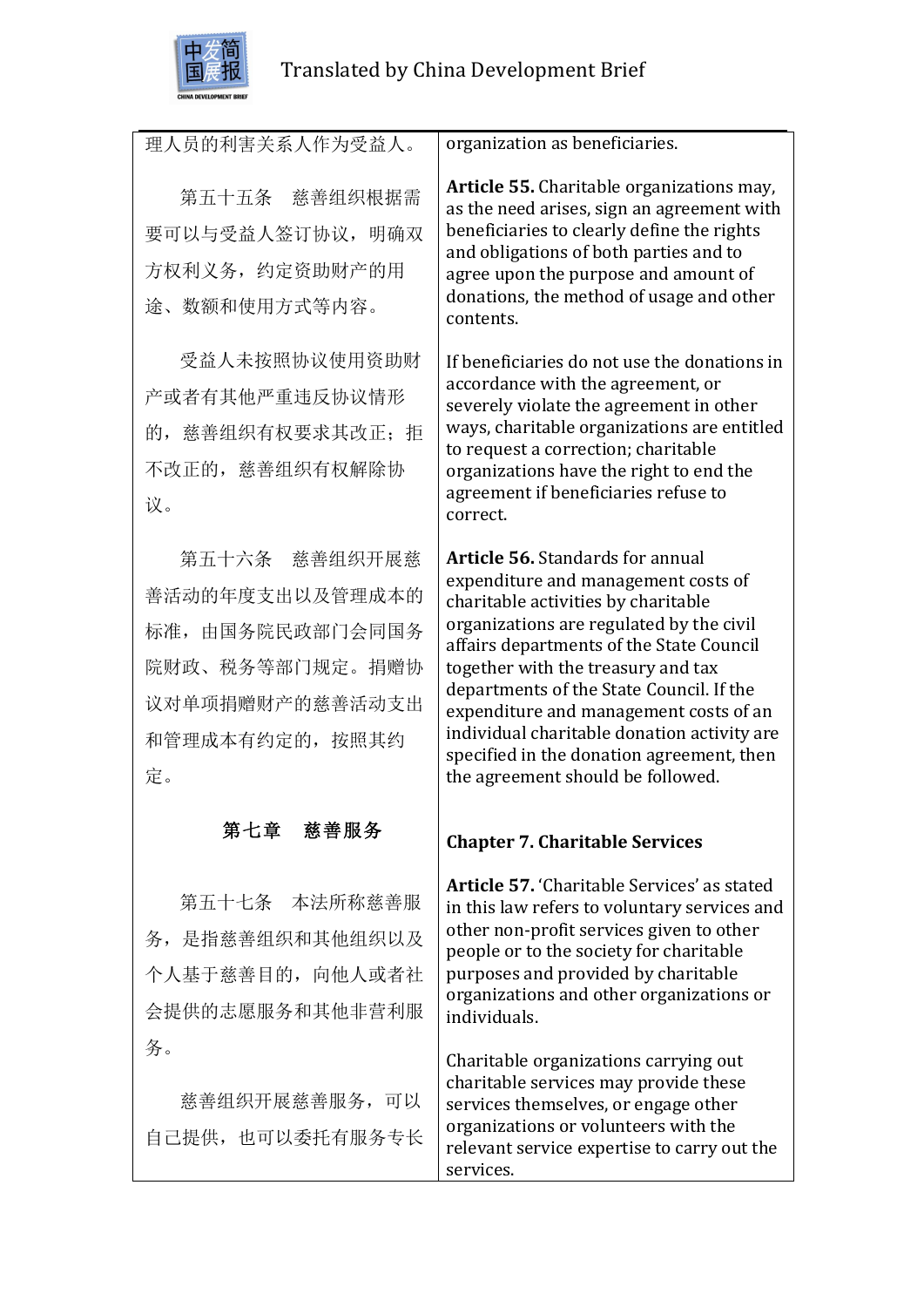

| 的其他组织或者招募志愿者提供。  |                                                                                                                                    |
|------------------|------------------------------------------------------------------------------------------------------------------------------------|
| 第五十八条 开展慈善服务,    | Article 58. Charitable services shall be<br>carried out with respect for the human                                                 |
| 应当尊重受益人、志愿者的人格尊  | dignity of beneficiaries, and shall not<br>infringe upon the privacy of beneficiaries.                                             |
| 严, 不得侵害受益人、志愿者的隐 |                                                                                                                                    |
| 私。               |                                                                                                                                    |
| 第五十九条 开展医疗康复、    | <b>Article 59.</b> When carrying out charitable                                                                                    |
| 照料护理、教育培训、社会工作等  | services with specialized skills like<br>medical rehabilitation, nursing care,                                                     |
| 具有专门技能的慈善服务, 应当执 | education and training and social work,                                                                                            |
| 行国家或者行业协会制定的标准和  | standards and procedures established by<br>the state or industry associations shall be                                             |
| 规程。              | followed.                                                                                                                          |
|                  |                                                                                                                                    |
| 慈善组织招募志愿者开展具有    | Charitable organizations that recruit<br>volunteers to carry out charitable services                                               |
| 专门技能的慈善服务, 应当根据需 | which require specialized skills, should                                                                                           |
| 要对志愿者开展相关培训。     | provide relevant training according to<br>necessity.                                                                               |
| 第六十条 慈善组织招募志愿    | <b>Article 60.</b> Charitable organizations may                                                                                    |
| 者参与慈善服务, 应当公示与慈善 | recruit volunteers to participate in<br>charitable services. When recruiting                                                       |
| 服务有关的全部信息,告知服务过  | volunteers, all information related to the                                                                                         |
| 程中可能发生的风险。       | charitable service shall be made public,<br>and any risks involved in the course of the                                            |
| 慈善组织根据需要可以与志愿    | voluntary service shall be disclosed.                                                                                              |
| 者签订协议, 明确双方权利义务, | Charitable organizations may, as the need                                                                                          |
|                  | arises, sign an agreement with volunteers<br>to clearly define the rights and obligations                                          |
| 约定服务的内容、方式和时间等。  | of both parties and agree upon the<br>voluntary service content, method and                                                        |
| 第六十一条 慈善组织应当对    | time.                                                                                                                              |
| 志愿者实名登记, 记录志愿者的服 | <b>Article 61.</b> Charitable organizations shall                                                                                  |
| 务时间、内容、评价等信息。根据  | conduct real-name registration of<br>volunteers, and record the time, content,                                                     |
| 志愿者的要求, 慈善组织应当无  | evaluation and other information                                                                                                   |
| 偿、如实出具志愿服务记录证明。  | regarding their services. When requested<br>by volunteers, charitable organizations<br>shall truthfully issue a proof of volunteer |

service free of charge.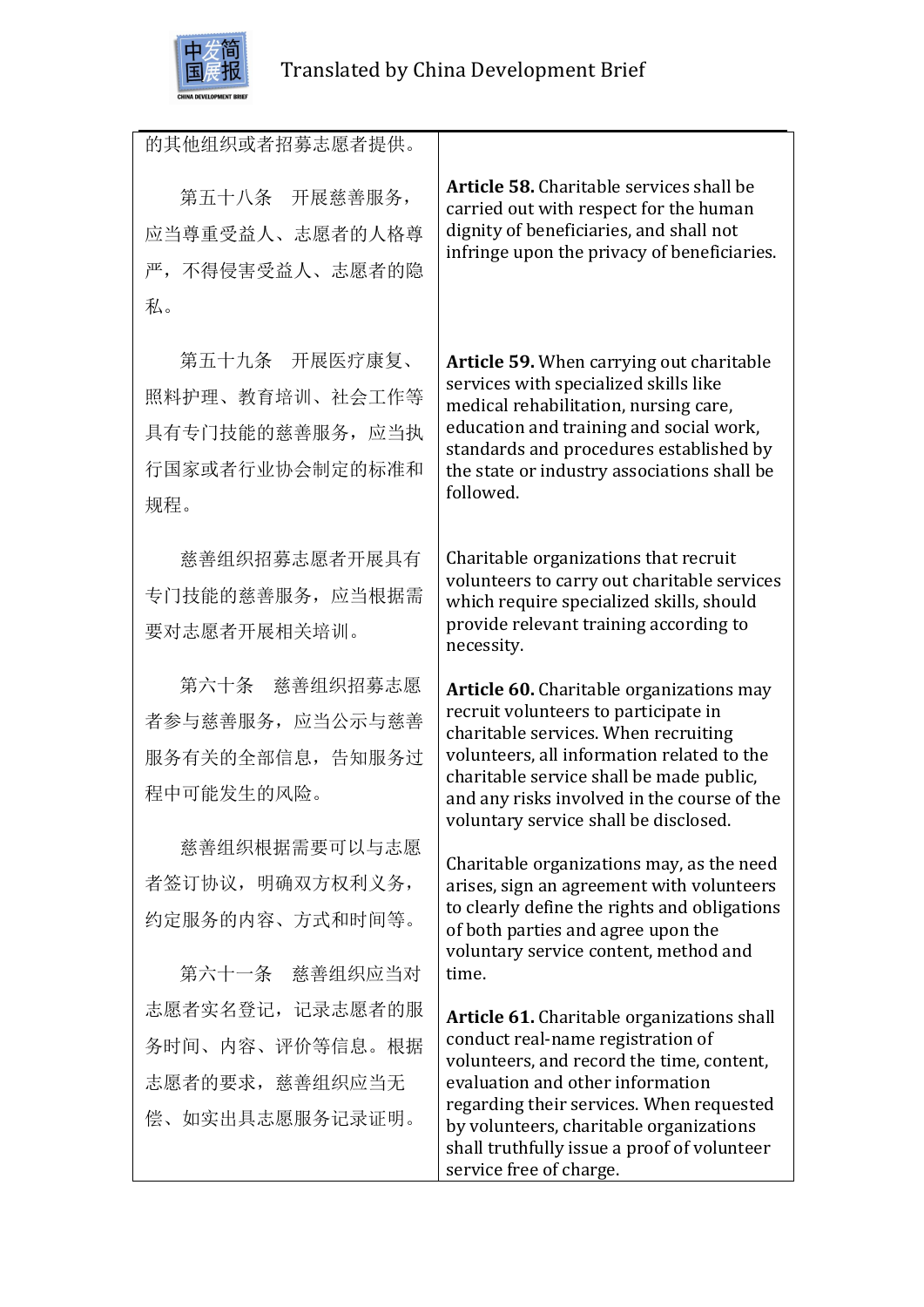

| 第六十二条 慈善组织应当安    | Article 62. Charitable organizations shall                                                                              |
|------------------|-------------------------------------------------------------------------------------------------------------------------|
| 排志愿者从事与其年龄、文化程   | engage volunteers in charitable services                                                                                |
| 度、技能和身体状况相适应的慈善  | suited to their age, educational level, skills<br>and physical conditions, and provide the                              |
| 服务。              | relevant training needed.                                                                                               |
| 第六十三条 志愿者接受慈善    | <b>Article 63. Volunteers participating in</b>                                                                          |
| 组织安排参与慈善服务的, 应当服 | charitable services under the arrangement<br>of charitable organizations shall be                                       |
| 从管理, 接受必要的培训。    | subject to the management of the                                                                                        |
|                  | charitable organization and accept<br>necessary training.                                                               |
| 第六十四条 慈善组织应当为    | Article 64. Charitable organizations shall                                                                              |
| 志愿者开展慈善服务提供必要条   | provide the necessary conditions for                                                                                    |
| 件, 保障志愿者的合法权益。   | volunteers to carry out charitable<br>services, and protect the legal rights and                                        |
| 慈善组织安排志愿者参与可能    | interests of volunteers.<br>Before arranging volunteers to participate                                                  |
| 发生人身危险的慈善服务前, 应当 | in charitable services that may incur                                                                                   |
|                  | personal injury, charitable organizations<br>shall purchase appropriate personal                                        |
| 为志愿者购买相应的人身意外伤害  | accident insurance for volunteers.                                                                                      |
| 保险。              |                                                                                                                         |
| 第八章 信息公开         | <b>Chapter 8. Disclosure of Information</b>                                                                             |
|                  |                                                                                                                         |
|                  |                                                                                                                         |
| 第六十五条<br>慈善组织应当依 | Article 65. In accordance with the law,<br>charitable organizations are obliged to                                      |
| 法履行信息公开义务。慈善信息公  | make information publicly available. The                                                                                |
| 开应当真实、完整、及时。     | disclosed information should be genuine,<br>complete, and published in a timely                                         |
|                  | manner.                                                                                                                 |
|                  | <b>Article 66.</b> The civil affairs departments                                                                        |
| 第六十六条 县级以上人民政    | of the people's governments at or above                                                                                 |
| 府建立健全慈善信息统计和发布制  | the county level shall establish a sound<br>system for collecting and releasing                                         |
| 度。               | information on charity.                                                                                                 |
| 县级以上人民政府民政部门应    | The civil affairs departments of the                                                                                    |
| 当在统一或者指定的信息平台, 及 | people's governments at or above the<br>county level shall disclose charitable<br>information to the public timely on a |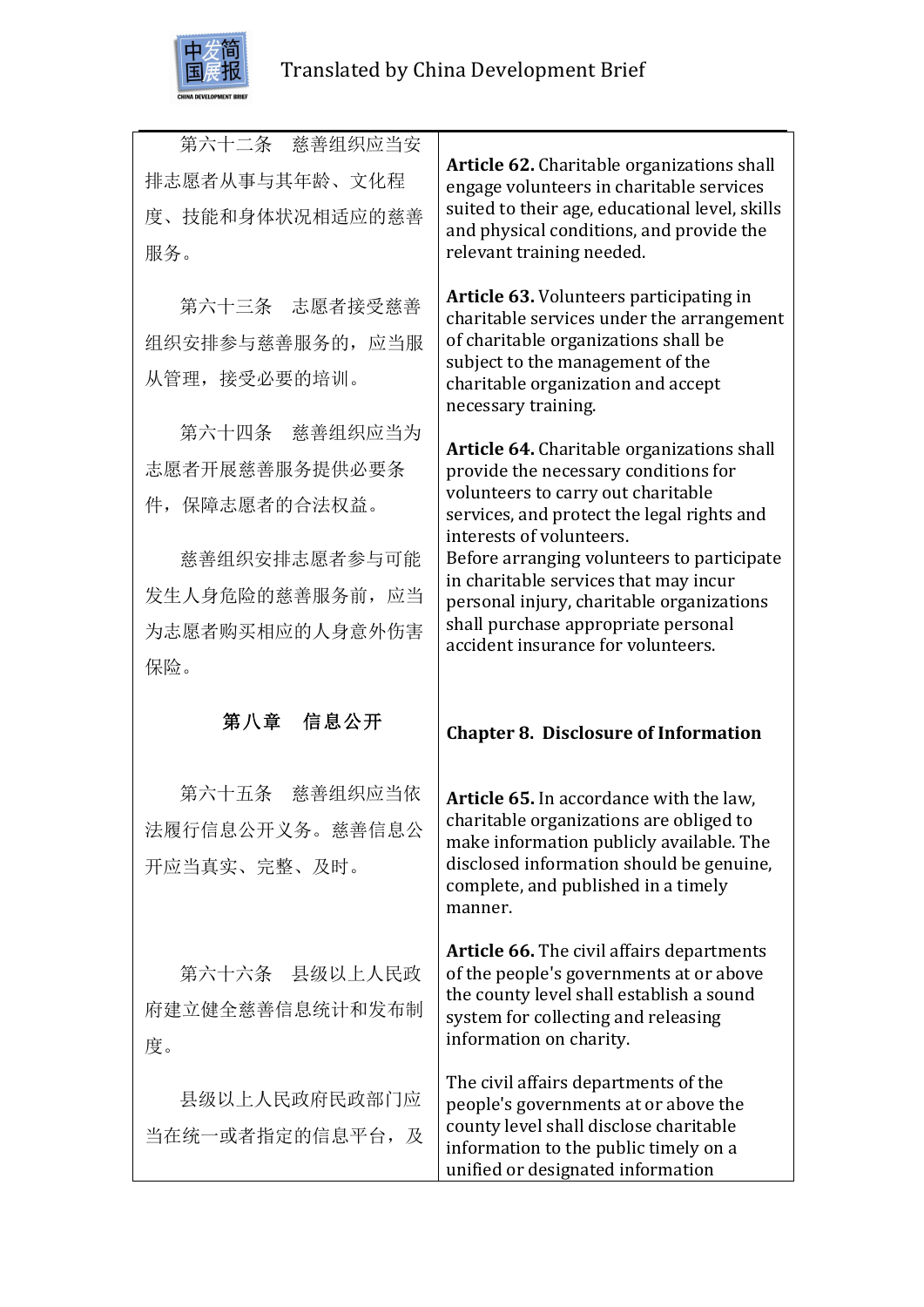

| 时向社会公开慈善信息,并免费提 | platform and provide charity information                                             |
|-----------------|--------------------------------------------------------------------------------------|
| 供慈善信息发布服务。      | release services for free.                                                           |
|                 | Charitable organizations shall disclose                                              |
| 慈善组织应当在前款规定的平   | information using the platform described<br>above, and assume responsibility for the |
| 台发布慈善信息,并对信息的真实 | authenticity of the information.                                                     |
| 性负责。            | Article 67. Civil affairs departments and                                            |
|                 | other relevant departments of the                                                    |
| 第六十七条 县级以上人民政   | people's governments at the county level                                             |
| 府民政部门和其他有关部门应当及 | or above shall ensure the timely<br>publication of the following information:        |
| 时向社会公开下列信息:     |                                                                                      |
|                 | (1) Registration information of charitable<br>organizations;                         |
| (一) 慈善组织登记事项:   |                                                                                      |
|                 | (2) Records of charitable trusts;                                                    |
| (二) 慈善信托备案事项;   | (3) The list of charitable organizations                                             |
|                 | with public fund-raising qualification;                                              |
| (三) 具有公开募捐资格的慈  |                                                                                      |
| 善组织名单;          | (4) The list of charitable organizations                                             |
|                 | qualified for pre-tax deductions for public<br>interest donations;                   |
| (四) 具有公益性捐赠税前扣  |                                                                                      |
| 除资格的慈善组织名单;     | (5) Details of preferential tax rates,                                               |
|                 | financial aid, subsidies and other<br>promotional measures for charitable            |
| (五) 对慈善活动的税收优   | activities;                                                                          |
| 惠、资助补贴等促进措施;    |                                                                                      |
|                 | (6) Information regarding purchasing<br>services from charitable organizations;      |
| (六) 向慈善组织购买服务的  |                                                                                      |
| 信息;             | (7) Results of any inspections and                                                   |
|                 | evaluations of charitable organizations<br>and charitable trusts;                    |
| (七) 对慈善组织、慈善信托  |                                                                                      |
| 开展检查、评估的结果;     | (8) Results of any commendations or                                                  |
|                 | penalties of charitable organizations or<br>other organizations and individuals;     |
| (八) 对慈善组织和其他组织  |                                                                                      |
| 以及个人的表彰、处罚结果;   | (9) Any other information required by<br>other laws or regulations.                  |
|                 |                                                                                      |
| (九) 法律、法规规定应当公  |                                                                                      |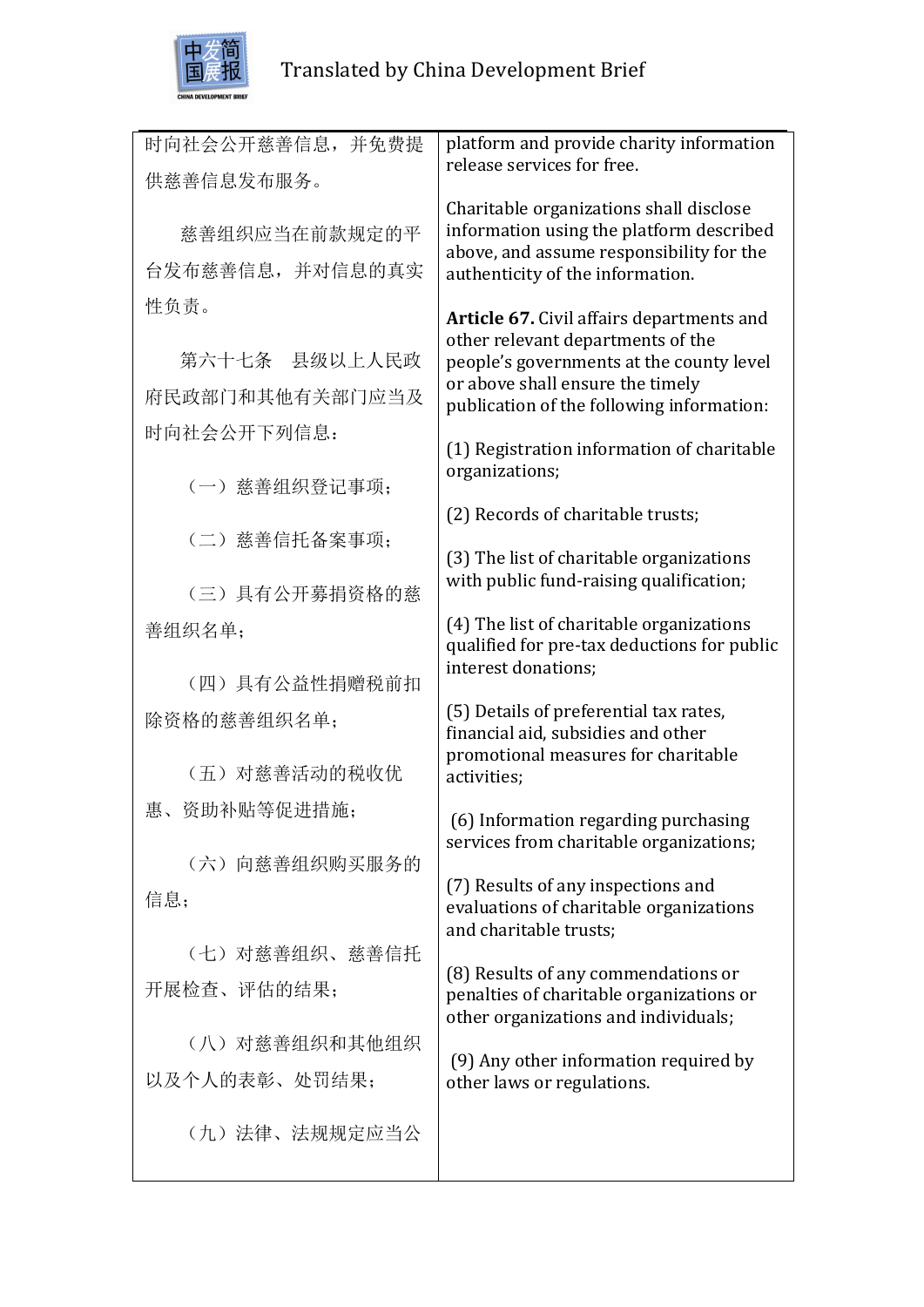

开的其他信息。 第六十八条 慈善组织应当每 年向社会公开下列信息: (一)组织章程、统一社会信 用代码、登记证书号码等登记信 息; (二)决策、执行、监督机构 成员信息; (三)年度工作报告,包括财 务会计报告、年度开展募捐以及接 受捐赠情况、慈善财产的管理使用 情况、开展慈善项目情况; (四)国务院民政部门要求公 开的其他信息。 上述信息有重大变更的,慈善 组织应当及时向社会公开。 第六十九条 慈善组织应当定 期公开向社会公众募捐情况和慈善 项目实施情况。 公开募捐周期超过六个月的, 至少每三个月公开一次募捐情况, 公开募捐活动结束后三个月内应当 全面公开募捐情况。 慈善项目实施周期超过六个月 的,至少每三个月公开一次项目实 **Article 68.** Charitable organizations shall disclose to the public the following information every year:  $(1)$  The organization charter, the unified social credit code, the number of the registration certificate and other registration information; (2) Information on the members of the decision-making, implementation, and supervision bodies; (3) An annual work report, including audited financial statements, fund-raising campaigns, donations received, and full details of any charitable projects undertaken; (4) Any other information required by the civil affairs department of the State Council. Charitable organizations must ensure the timely disclosure of any major changes to the information mentioned above. Article 69. Charitable organizations shall ensure the timely disclosure of details regarding publicly raised funds and the operation of charitable projects. For public fund-raising that lasts over a period of six months or more, details shall be disclosed at least once every three months. And upon completion, full details shall be disclosed within three months. For charitable projects lasting over six months, the details of the project operations shall be disclosed at least once every three months, and within three months of completion, full details of the project operation and how the funds and property received were used, shall be disclosed.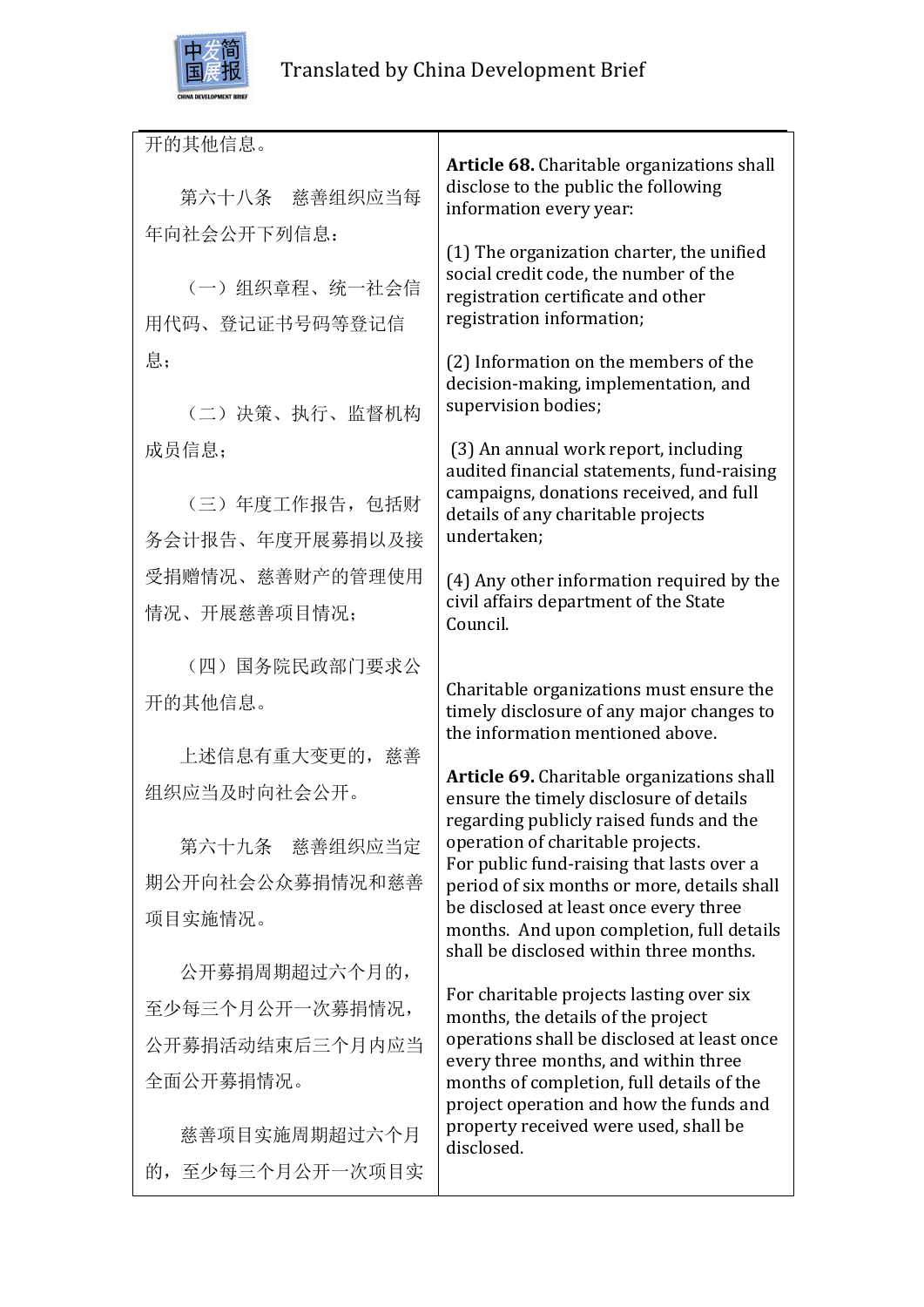

| 施情况, 项目结束后三个月内应当 |                                                                                                                                                                         |
|------------------|-------------------------------------------------------------------------------------------------------------------------------------------------------------------------|
| 全面公开项目实施情况和募得款物  |                                                                                                                                                                         |
| 使用情况。            |                                                                                                                                                                         |
|                  | <b>Article 70.</b> Where charitable                                                                                                                                     |
| 第七十条 慈善组织向特定对    | organizations raise fund from specified<br>targets, they shall promptly update                                                                                          |
| 象募捐的, 应当及时向捐赠人告知 | donors about the use and management of                                                                                                                                  |
| 募捐情况、募得款物的管理使用情  | the funds and property received.                                                                                                                                        |
| 况。               |                                                                                                                                                                         |
| 第七十一条 慈善组织应当向    | Article 71. Charitable organizations shall<br>inform beneficiaries of the criteria for<br>subsidies, their work processes and                                           |
| 受益人告知其资助标准、工作流程  | standards.                                                                                                                                                              |
| 和工作规范等信息。        |                                                                                                                                                                         |
| 第七十二条 涉及国家秘密、    | Article 72. Information regarding state<br>secrets, individual privacy, commercial                                                                                      |
| 商业秘密、个人隐私的信息以及法  | secrets, or other information not to be                                                                                                                                 |
| 律、行政法规规定不予公开的其他  | made public as stipulated by laws and<br>administrative regulations, must not be                                                                                        |
| 信息, 不得公开。        | disclosed.                                                                                                                                                              |
|                  |                                                                                                                                                                         |
| 捐赠人、慈善信托的委托人或    | Where donors, trustees of charitable<br>trusts or beneficiaries disagree to disclose                                                                                    |
| 者受益人不同意公开自己的姓名、  | their names, titles, addresses or other                                                                                                                                 |
| 名称、住所等信息的, 不得公开。 | information, they must not be disclosed.                                                                                                                                |
|                  |                                                                                                                                                                         |
|                  |                                                                                                                                                                         |
| 第九章 促进措施         | <b>Chapter 9. Promotional measures</b>                                                                                                                                  |
|                  | <b>Article 73.</b> The people's governments at                                                                                                                          |
| 第七十三条 县级以上人民政    | the county level or above shall formulate<br>plans, policies, and measures for the                                                                                      |
| 府应当根据经济社会发展情况, 制 | development of charitable causes in                                                                                                                                     |
| 定促进慈善事业发展的政策和措   | accordance to this law and local economic<br>and social development levels.                                                                                             |
| 施。               |                                                                                                                                                                         |
| 县级以上人民政府及其有关部    | Within the scope of their official duties,<br>the people's governments at or above the<br>county level and the relevant departments<br>thereof shall provide charitable |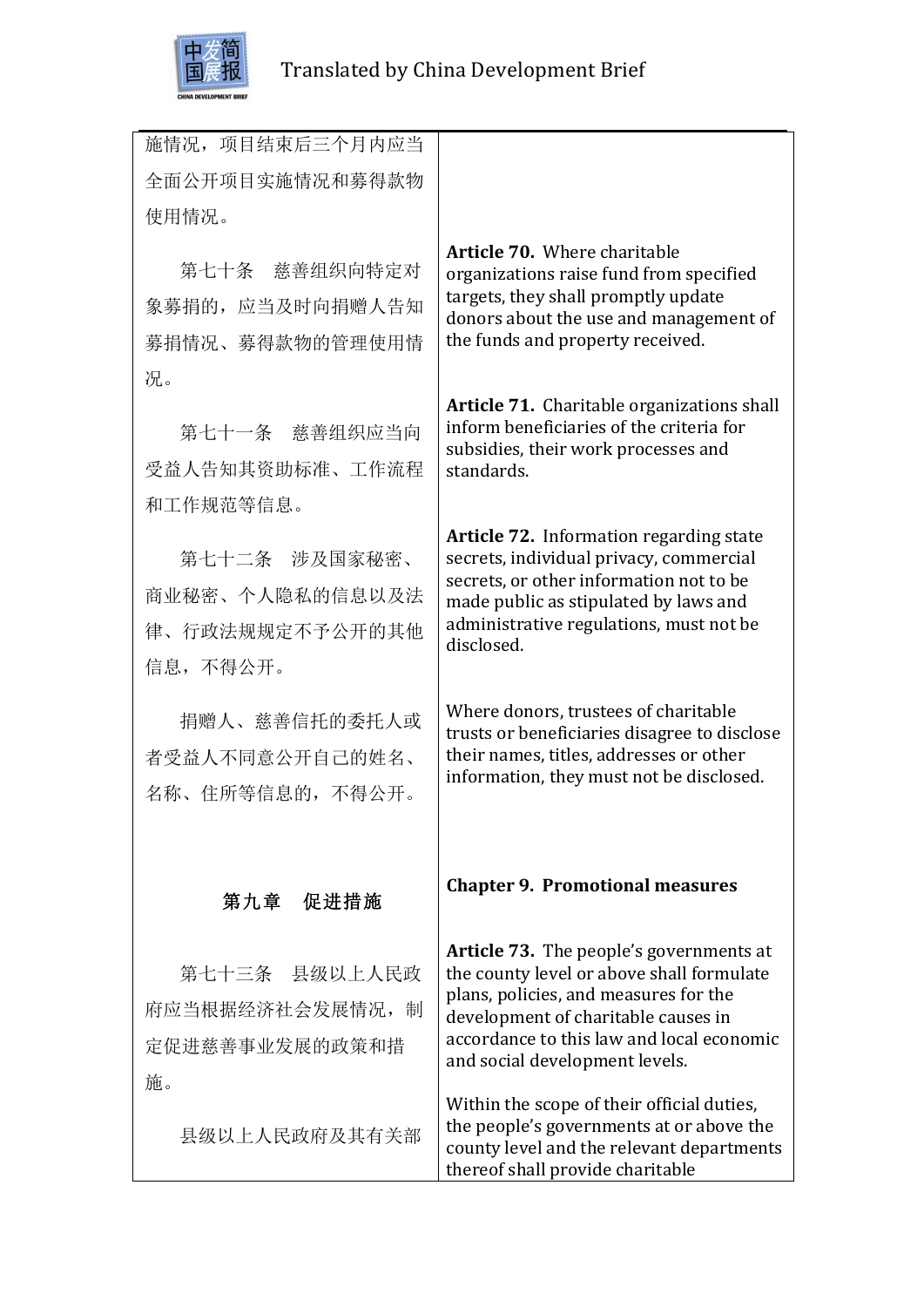

| 门应当在各自职责范围内,<br>向慈善<br>组织等提供慈善需求信息, 为慈善<br>活动提供指导和帮助。                                    | organizations and the trustees of<br>charitable trusts with charitable needs<br>information, and provide support and<br>assistance for charitable activities.                                                                                                                                                                 |
|------------------------------------------------------------------------------------------|-------------------------------------------------------------------------------------------------------------------------------------------------------------------------------------------------------------------------------------------------------------------------------------------------------------------------------|
| 第七十四条 县级以上人民政<br>府民政部门应当建立与其他部门之<br>间的慈善信息共享机制。                                          | <b>Article 74.</b> Civil affairs departments of the<br>people's governments at the county level<br>or above shall establish a mechanism to<br>share charitable information with other<br>departments.                                                                                                                         |
| 第七十五条 慈善组织及其取<br>得的收入依法享受税收优惠。                                                           | Article 75. In accordance with the law,<br>charitable organizations and their income<br>are eligible for tax benefits.                                                                                                                                                                                                        |
| 第七十六条 自然人、法人和<br>其他组织捐赠财产用于慈善活动<br>的,依法享受税收优惠。企业慈善<br>捐赠支出超过法律规定的准予在计<br>算企业所得税应纳税所得额时扣除 | Article 76. Natural persons, legal<br>persons or other organizations that<br>donate property for charitable activities<br>are eligible for tax benefits. Charitable<br>donations by corporations exceeding the<br>amount deductible from income tax can be<br>deducted from taxable income over the<br>following three years. |
| 的部分, 允许结转以后三年内在计<br>算应纳税所得额时扣除。<br>境外捐赠用于慈善活动的物                                          | Overseas donations towards charitable<br>activities are eligible for a reduction or<br>exemption from import duties and import<br>value added tax in accordance with the<br>law.                                                                                                                                              |
| 资, 依法减征或者免征进口关税和<br>进口环节增值税。<br>第七十七条 受益人接受慈善                                            | Article 77. Beneficiaries in receipt of<br>charitable donations are eligible for tax<br>benefits.                                                                                                                                                                                                                             |
| 捐赠,依法享受税收优惠。<br>第七十八条 慈善组织、捐赠<br>人、受益人依法享受税收优惠的,                                         | <b>Article 78. Where charitable</b><br>organizations, donors and beneficiaries<br>are eligible for tax benefits according to<br>the law, the relevant departments shall<br>deal with the relevant procedures in a<br>timely manner.                                                                                           |
| 有关部门应当及时办理相关手续。<br>第七十九条 捐赠人向慈善组<br>织捐赠实物、有价证券、股权和知                                      | Article 79. Physical objects, marketable<br>securities, equity, and intellectual<br>property donated to charitable<br>organizations are exempted from the<br>administrative fees related to rights<br>transfer according to the law.                                                                                          |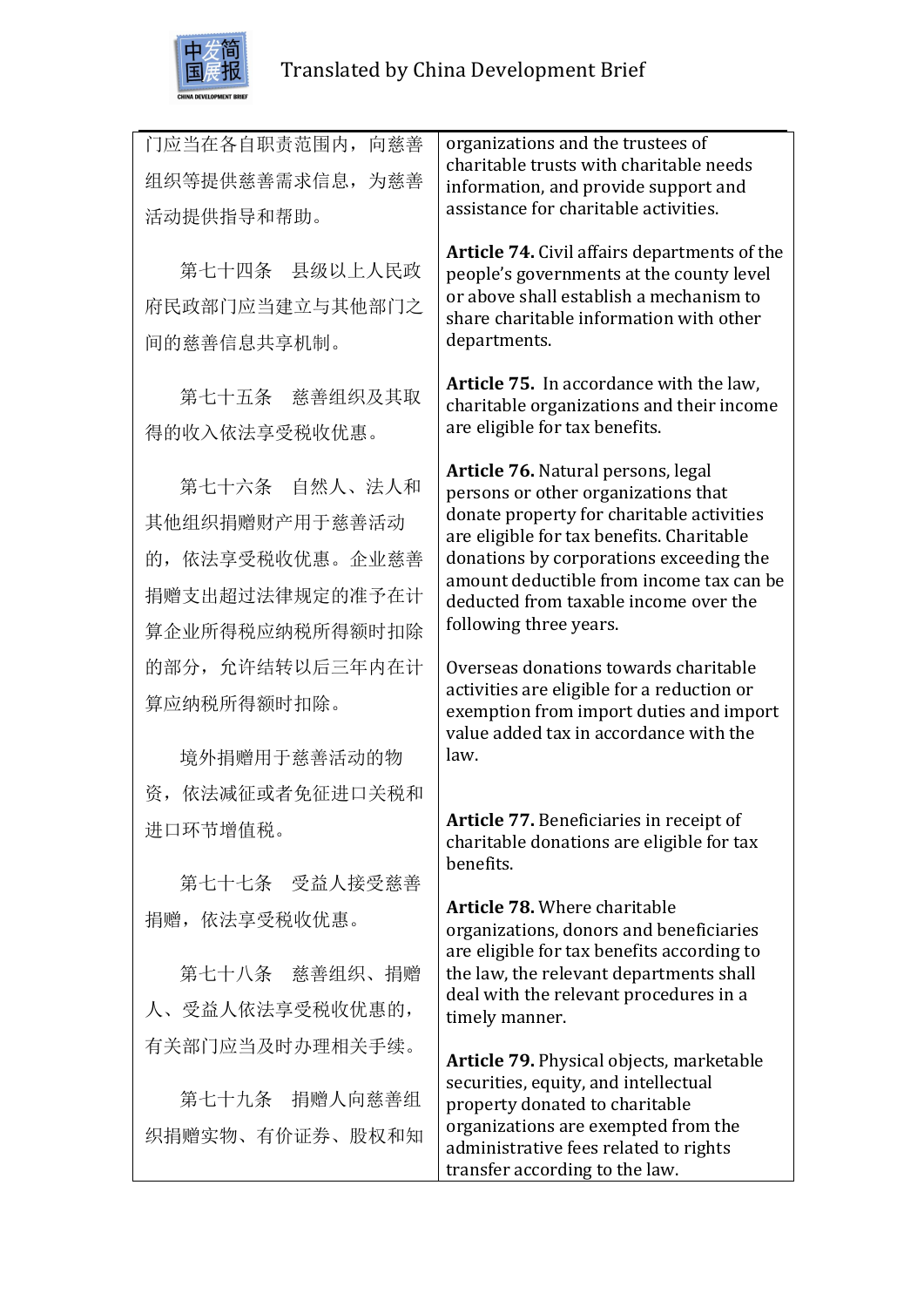

策。

识产权的,依法免征权利转让的相 关行政事业性费用。 第八十条 国家对开展扶贫济 困的慈善活动,实行特殊的优惠政 **Article 80.** The state provides special benefits to charitable activities that help the poor and the needy.

第八十一条 慈善组织开展本 法第三条第一项、第二项规定的慈 善活动需要慈善服务设施用地的, 可以依法使用国有划拨土地或者农 村集体建设用地。慈善服务设施用 地非经法定程序不得改变用途。

第八十二条 国家为慈善事业 提供金融政策支持,鼓励金融机构 为慈善组织、慈善信托提供融资、 结算等金融服务。

第八十三条 各级人民政府及 其有关部门可以依法通过政府购买 服务等方式,支持符合条件的慈善 组织向社会提供服务,并依照有关 政府采购的法律、法规向社会公开 相关情况。

第八十四条 国家采取措施弘 扬慈善文化,培育公民慈善意识。

学校等教育机构应当将慈善文 化纳入教育教学内容,国家鼓励高 等学校培养慈善专业人才,支持高 Article 81. Charitable organizations that conduct charitable activities stipulated in Article 3, item 1 and item 2, which require the use of land for charitable service facilities, may legally use State allocated land or rural collectives' construction land for their work. The use of land for charitable service facilities must not be altered except through legally prescribed procedures.

**Article 82.** The state provides charitable causes with financial policy support and encourages financial institutions to provide financial services such as financing and account settlement for charitable organizations and charitable trusts. 

**Article 83.** The People's Governments at all levels and other relevant departments may lawfully support eligible charitable organizations in providing social services through purchasing their services and other methods, and make public the relevant details according to the relevant laws and regulations on government procurement.

**Article 84.** The state adopts measures to promote a culture of charity and cultivate citizens' awareness of charity.

Schools and educational organizations shall incorporate notions of charitable culture within their syllabuses, and the state encourages the establishment of the cultivation of talents for charitable causes, and theoretical research on charity at higher education and research institutions.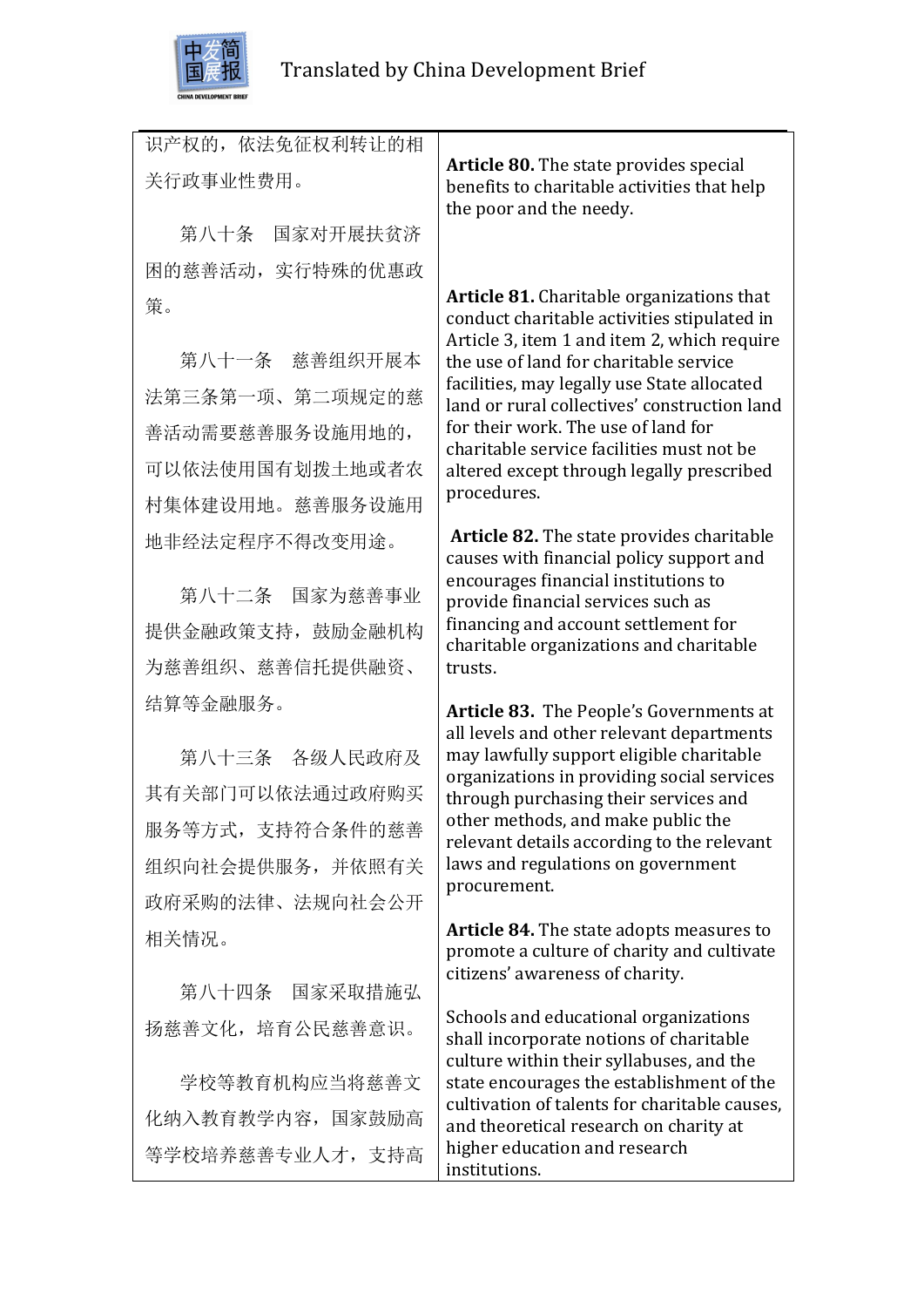

等学校和科研机构开展慈善理论研

究。 广播、电视、报刊、网站等媒 体应当积极开展慈善宣传活动, 普 及慈善知识,传播慈善文化。 第八十五条 国家鼓励企业事 业单位和其他组织为开展慈善活动 提供场所和其他便利条件。 第八十六条 经受益人同意, 捐赠人对其捐赠的慈善项目可以冠 名纪念,法律、法规规定需要批准 的,从其规定。 第八十七条 国家建立慈善表 彰制度,对在慈善事业发展中做出 突出贡献的自然人、法人和其他组 织,由县级以上人民政府或者有关 部门予以表彰。 第十章 监督管理 第八十八条 县级以上人民政府民 政部门应当依法履行职责,对慈善 活动进行监督检查,对慈善行业组 织进行指导。 第八十九条 县级以上人民政 Radio broadcasters, television stations. newspapers, websites and other media channels shall actively promote charitable activities, spread knowledge of charity and promote a culture of charity. **Article 85.** The state encourages corporations, public institutions, and other organizations to provide venues and other favorable conditions for charitable activities. **Article 86.** While donors may assign a commemorative name to the charitable projects to which they donate with the consent of the beneficiaries, this is subject to legal or regulatory approval where stipulated. **Article 87.** The state establishes a charity commendation mechanism to commend natural persons, legal persons or other organizations that have made outstanding contributions to the development of charitable causes. The commendations should be granted by people's governments or other relevant departments at the county level or above **Chapter 10. Supervision and Management Article 88.** Civil affairs departments of the people's governments at the county level or above shall carry out management and supervision of charitable activities, and provide guidance and supervision of charity industry organizations; **Article 89.** The civil affairs departments of the people's governments at the county level or above have the right to take the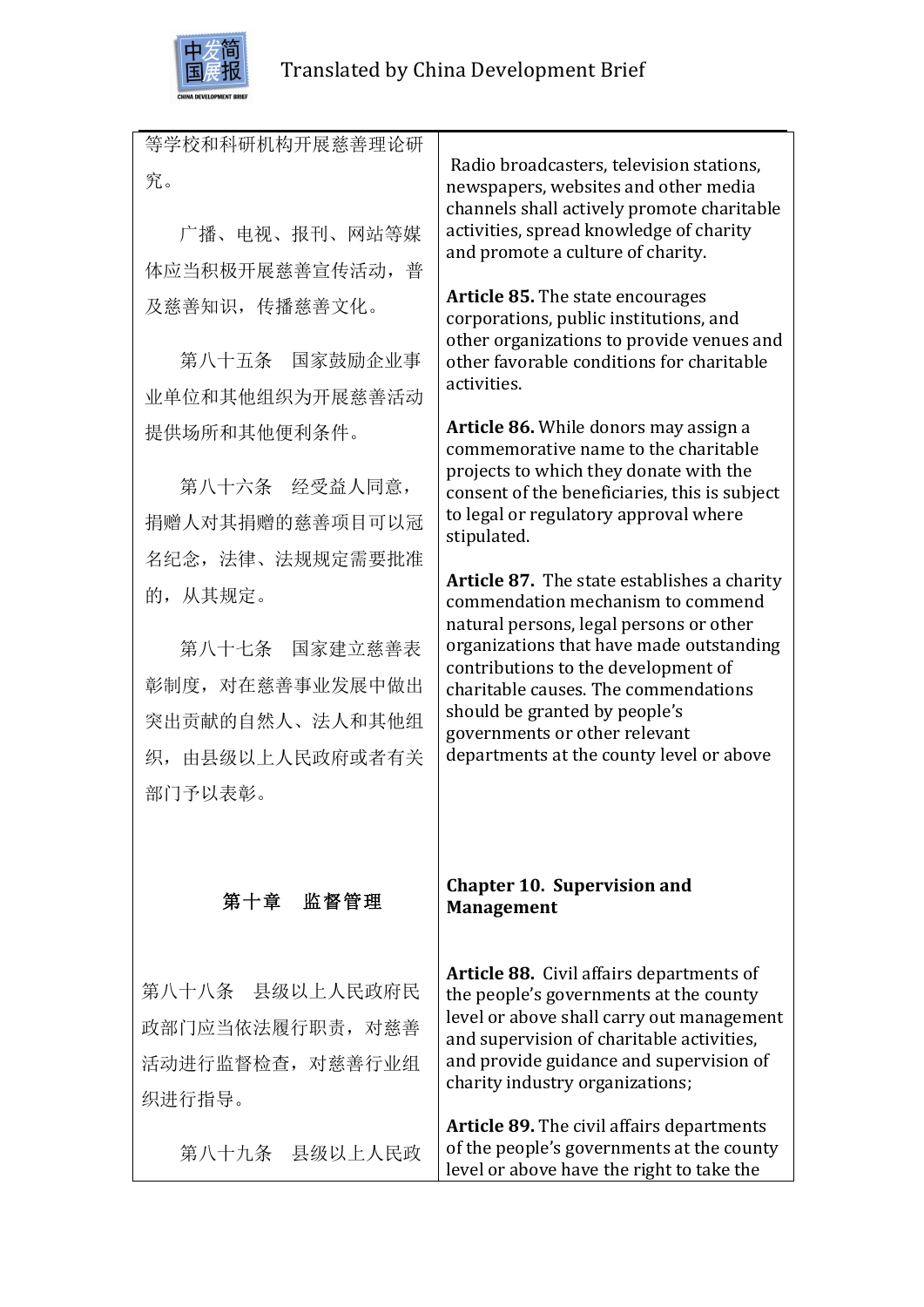

| 府民政部门对涉嫌违法的慈善组   | following measures over charitable                                                     |
|------------------|----------------------------------------------------------------------------------------|
|                  | organizations suspected of illegal                                                     |
| 织,有权采取下列措施:      | activities:                                                                            |
|                  |                                                                                        |
| (一) 对慈善组织的住所或者   | (1) Carry out inspections of charitable<br>organizations' domiciles or activity sites; |
| 慈善活动发生地进行现场检查;   |                                                                                        |
|                  | (2) Request clarification from charitable                                              |
| (二) 要求慈善组织作出说    | organizations and access to and copy                                                   |
| 明, 查阅、复制有关资料;    | relevant materials;                                                                    |
|                  | (3) Investigate work units and individuals                                             |
| (三) 向与慈善活动有关的单   | involved in charitable activities regarding                                            |
|                  | supervision and management;                                                            |
| 位和个人调查与监督管理有关的情  | (4) Inquire into financial accounts of                                                 |
| 况;               | charitable organizations with the approval                                             |
|                  | of the head of the civil affairs departments                                           |
| (四) 经县级以上人民政府民   | of the people's governments at the county<br>level or above;                           |
| 政部门主要负责人批准,可以查询  |                                                                                        |
| 慈善组织的金融账户;       | (5) Carry out any other measures                                                       |
|                  | provided for by laws and administrative<br>regulations.                                |
| (五)法律、行政法规规定的    |                                                                                        |
| 其他措施。            |                                                                                        |
|                  |                                                                                        |
| 第九十条 民政部门对慈善组    | <b>Article 90.</b> Where civil affairs                                                 |
| 织或者有关单位和个人进行检查或  | departments undertake an investigation                                                 |
|                  | of a charitable organization or related<br>work units and individuals, there shall be  |
| 者调查时, 检查人员或者调查人员 | two or more inspectors or investigators,                                               |
| 不得少于二人,并应当出示合法证  | and they shall produce legitimate                                                      |
| 件和检查、调查通知书。      | certificates and inspection or investigation<br>notices.                               |
|                  |                                                                                        |
| 第九十一条 慈善组织应当每    | Article 91. Charitable organizations shall                                             |
| 年向其登记的民政部门报送年度工  | submit a yearly work report to the civil<br>affairs departments that they registered   |
|                  |                                                                                        |
| 作报告, 包括财务会计报告、年度 | with, which includes financial reports,                                                |
| 开展募捐活动以及接受捐赠情况、  | annual fund-raising activities, donations<br>received, management and usage of         |
| 慈善财产的管理使用情况、开展慈  | charitable assets, and details of the                                                  |
| 善项目情况。           | implementation of charitable projects.                                                 |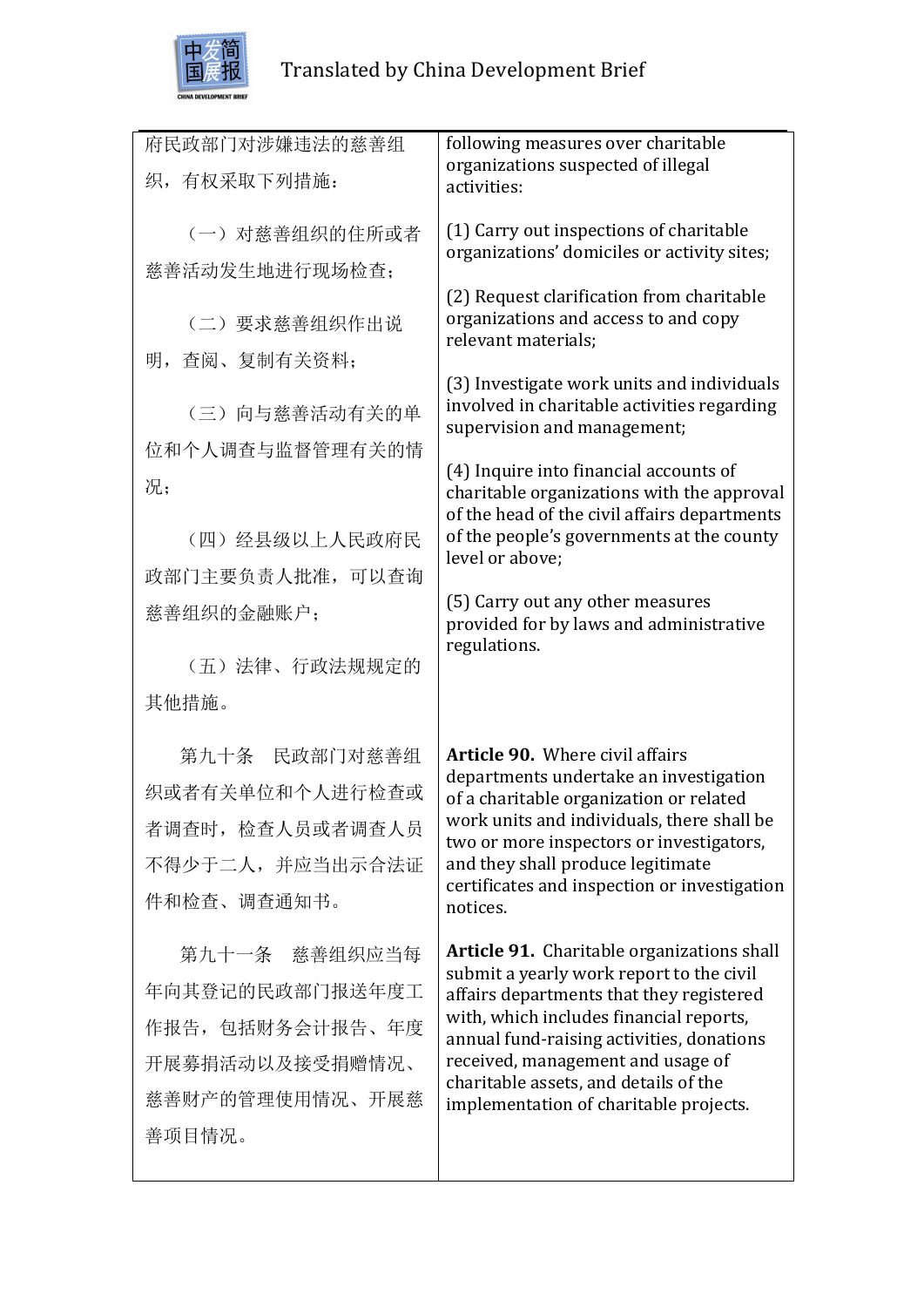

 第九十二条 县级以上人民政 府民政部门应当建立慈善组织及其 负责人信用记录制度,并向社会公 布。 民政部门应当建立慈善组织评 估制度。鼓励和支持第三方机构对 慈善组织进行评估,并向社会公布 评估结果。 第九十三条 慈善行业组织应 当建立健全行业规范,加强行业自 律。 第九十四条 任何单位或者个 人发现慈善组织、慈善信托有违法 行为的,可以向民政部门和其他有 关部门或者慈善行业组织投诉、举 报。民政部门和其他有关部门或者 慈善行业组织接到投诉、举报后, 应当及时调查处理。 国家鼓励公众、媒体对慈善活 动进行监督,对假借慈善名义或者 假冒慈善组织骗取财产或者慈善组 织、慈善信托违法违规行为予以曝 光,发挥舆论和社会监督作用。 **Article 92.** The civil affairs departments of people's governments at the county level or above shall establish charitable credit record systems and make public this information. Civil affairs departments shall establish a system to assess charitable organizations and encourage and support third party agencies to carry out evaluations and make the results public. **Article 93.** Charity industry organizations shall establish and improve charitable industry standards, and strengthen the self-discipline of charitable industry. **Article 94.** If a work unit or an individual discovers that a charitable organization or trustee has broken the law, they may complain or report their concern to civil affairs departments and other relevant departments or to charity industry organizations. Upon receiving the complaint or report, civil affairs departments and other relevant departments or charity industry organizations shall promptly follow up with investigations and other measures. The state encourages the public and media to scrutinize charitable activities, and expose the fraudulent obtaining of assets in the name of charity or under the disguise of a charitable organization and illegal activities by charitable organizations and charitable trusts, giving full play to public opinion and social supervision.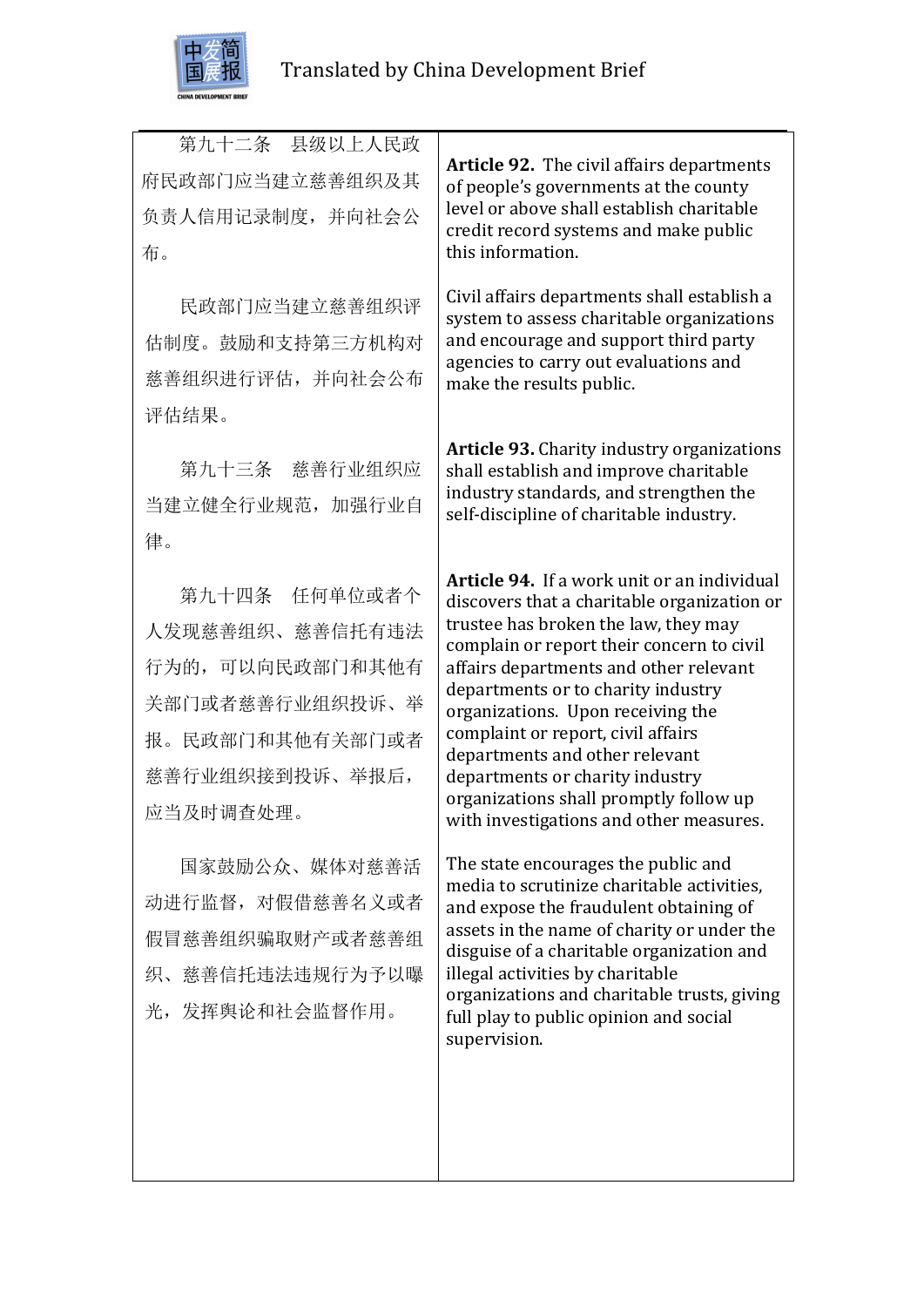

# 第十一章 法律责任

第九十五条 慈善组织有下列 情形之一的,由民政部门予以警 告、责令限期改正;逾期不改正 的,限期停止活动;情节严重的, 吊销登记证书:

(一)未按照慈善宗旨开展慈 善活动的;

(二)未依法履行信息公开义 务的;

(三)未依法报送年度工作报 告的:

(四)泄露捐赠人、志愿者、 受益人个人隐私的。

第九十六条 慈善组织有下列 情形之一的,由民政部门予以警 告、责令限期改正;逾期不改正 的,限期停止活动;情节严重的, 吊销登记证书;有违法所得的,由 民政部门予以收缴,转给宗旨相同 或者相近的慈善组织;对直接负责 的主管人员和其他直接责任人员可 以处一万元以上十万元以下罚款;

**Chapter 10. Legal Responsibility**

Article 95. Under the following conditions the civil affairs departments shall give warnings or order deadlines for amendments; upon a failure to make amendments by the deadline, the civil affairs departments shall give deadlines to cease operations; and, in serious cases revoke registration certificates:

(1) Not carrying out charitable activities in line with the purposes and working scope of charitable organizations;

(2) Not carrying out information disclosure obligations;

(3) Not producing and delivering annual work reports in line with the law:

(4) Leaking private information about donors, volunteers, or beneficiaries against their wills.

**Article 96.** If a charitable organization is found to have committed one of the following actions, the civil affairs departments shall give warnings, order deadlines for amendments; upon a failure to make amendments by the deadline, the civil affairs departments shall give a deadline to cease operations; in serious cases, the civil affairs departments shall revoke their registration certificates: in cases of illegal gains, the civil affairs departments shall seize them and redistribute them to other charitable organizations with the same or similar purposes. Those directly responsible can be fined between  $10,000$  and  $100,000$  $RMB:$  and in cases where crimes are committed, criminal charges shall be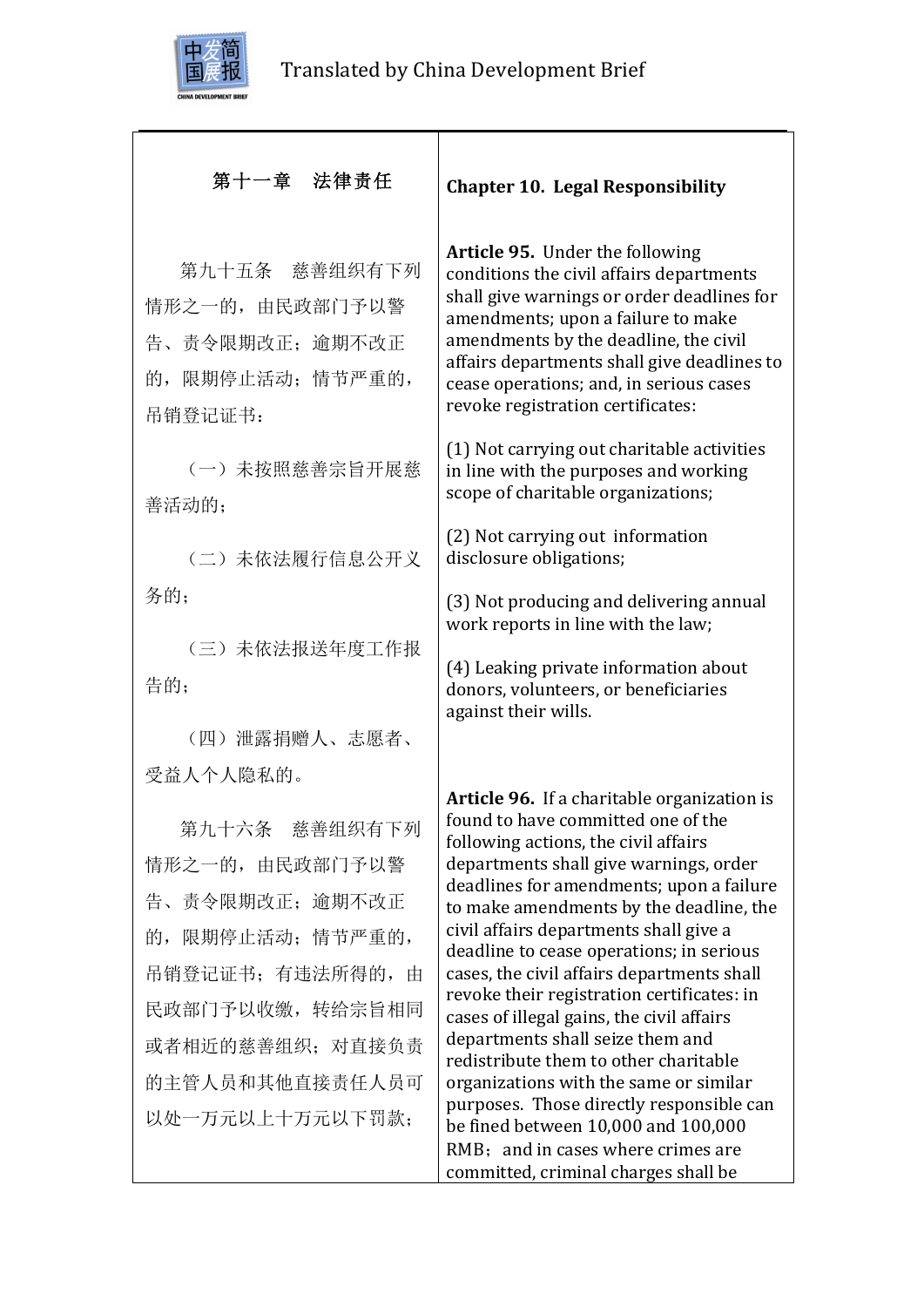

| 构成犯罪的, 依法追究刑事责任: | brought against them in accordance with<br>the law:                                       |
|------------------|-------------------------------------------------------------------------------------------|
| (一) 私分、挪用或者侵占慈   | (1) Privately distributing, embezzling or                                                 |
| 善财产的;            | misappropriating charitable assets;                                                       |
|                  | (2) Violating the regulated standards of                                                  |
| (二)开展慈善活动的年度支    | annual expenditure and the management<br>costs of charitable activities:                  |
| 出以及管理成本的标准不符合规定  | (3) Violating article 14 of this law, causing                                             |
| 的;               | damage to charitable property;                                                            |
|                  | (4) Unauthorized change of the use of                                                     |
| (三) 违反本法第十四条规定   | donated property;                                                                         |
| 造成慈善财产损失的;       | (5) Investing property that must not be<br>used to make investments;                      |
| (四) 擅自改变捐赠财产用途   | (6) Accepting contributions with                                                          |
| 的;               | additional conditions in violation of laws                                                |
|                  | and regulations or social morals.                                                         |
| (五) 将不得用于投资的财产   |                                                                                           |
| 用于投资的;           | <b>Article 97.</b> If any of the following                                                |
|                  | situations occurs in fund raising activities,<br>the civil affairs departments shall give |
| (六) 接受附加违反法律法规   | warnings and order to cease fund-raising                                                  |
| 或者社会公德条件的捐赠的。    | activities; unlawfully solicited assets will<br>be ordered to return to the donor, and    |
| 第九十七条 开展募捐活动有    | where there is difficulty in returning<br>them, the civil affairs departments shall       |
| 下列情形之一的,由民政部门予以  | seize and transfer them to other<br>charitable organizations to be used for               |
| 警告、责令停止募捐活动; 对违法 | charitable purposes, and may also impose                                                  |
| 募集的财产,责令退还捐赠人;难  | a fine between 10,000 and 100,000 RMB<br>on the relevant organizations and                |
| 以退还的, 由民政部门予以收缴, | persons;                                                                                  |
| 转给其他慈善组织用于慈善目的;  | (1) Conducting public fund-raising by                                                     |
| 对有关组织或者个人可以处一万元  | organizations and individuals without<br>pubic fund-raising qualifications;               |
| 以上十万元以下罚款:       |                                                                                           |
|                  | (2) Radio broadcasters, television<br>stations, newspapers and journals and               |
| (一) 不具有公开募捐资格的   | network service providers or                                                              |
| 组织或者个人开展公开募捐的;   | telecommunications operators not<br>fulfilling their verification duties outlined         |
|                  | in Article 27 of this law;                                                                |

(二)广播、电视、报刊以及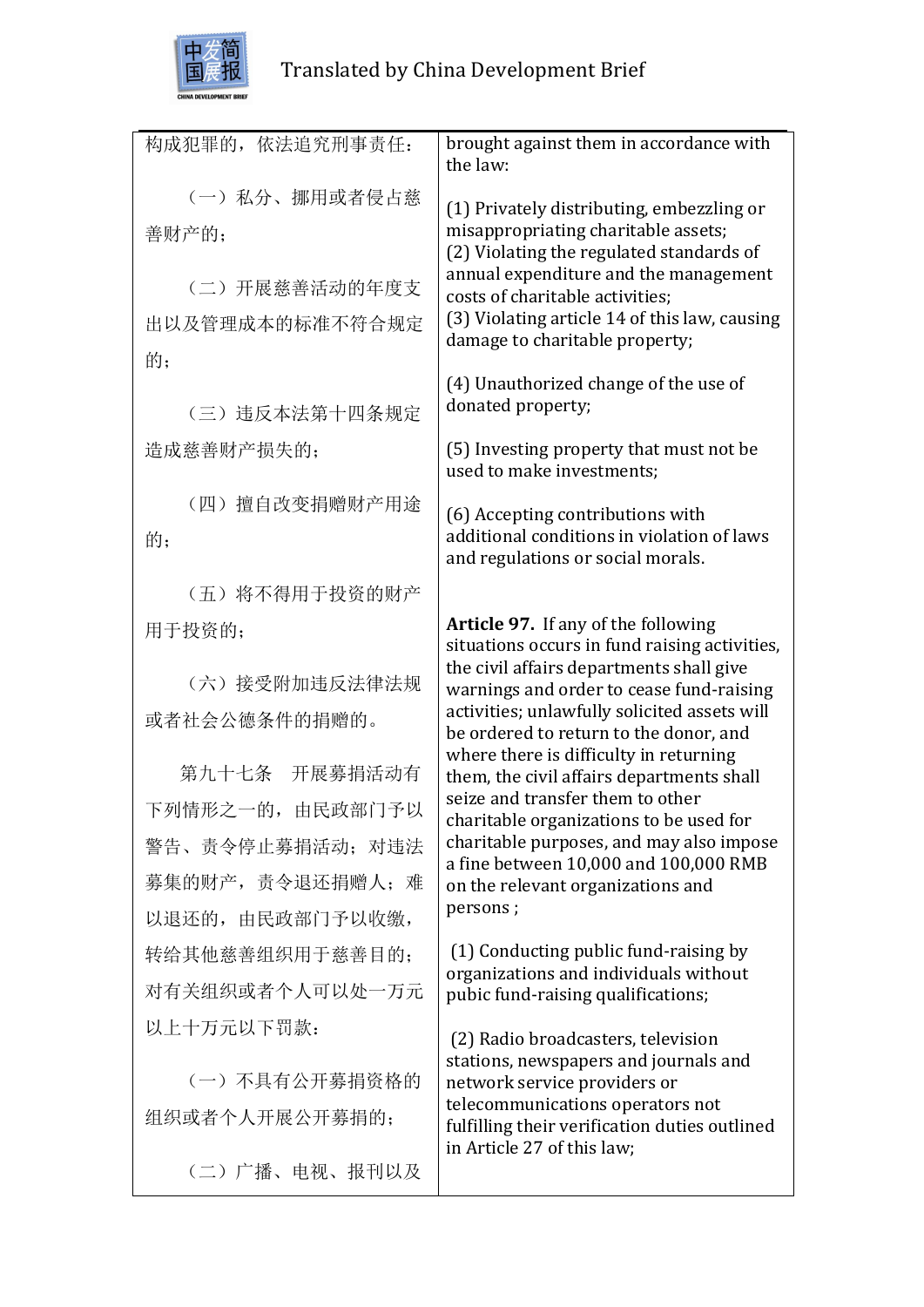

| 网络服务提供者、电信运营商未履   | (3) Overtly or covertly engaging in                                                          |
|-------------------|----------------------------------------------------------------------------------------------|
| 行本法第二十七条规定的验证义务   | forcible apportionment on units or<br>individuals;                                           |
| 的;                | (4) Causing obstruction to the public                                                        |
| (三) 向单位或者个人摊派或    | order, corporate production or the lives of<br>the people.                                   |
| 者变相摊派的;           | Radio broadcasters, television stations,                                                     |
| (四) 妨碍公共秩序、企业生    | newspapers and journals and network<br>service providers or telecommunications               |
| 产或者人民生活的。         | operators not fulfilling their verification<br>duties stipulated in Article 27 of this law   |
| 广播、电视、报刊以及网络服     | shall be punished by their respective<br>managing departments in accordance with<br>the law. |
| 务提供者、电信运营商未履行本法   |                                                                                              |
| 第二十七条规定的验证义务的,由   | Where there is a violation of the Public<br>Security Administrative Penalties Law(治          |
| 其主管部门依法给予处罚。      | 安管理处罚法) regarding the first two                                                              |
|                   | items of this article, the public security<br>authorities shall give public security         |
| 前两款规定的行为构成违反治     | administrative penalties in accordance                                                       |
| 安管理行为的, 由公安机关依法给  | with the law.                                                                                |
| 予治安管理处罚。          |                                                                                              |
| 第九十八条 慈善组织不依法     | Article 98. The civil affairs departments<br>may give warnings, order amendments,            |
| 向捐赠人出具捐赠票据、不依法出   | or, upon the failure to make amendments<br>by the deadline, order a cessation of             |
| 具志愿服务记录证明或者不依法答   | activities to charitable organizations who                                                   |
| 复捐赠人对其捐赠财产使用信息查   | disobey the law by failing to issue donors<br>with public welfare donations receipts,        |
| 询要求的, 由民政部门予以警告,  | failing to issue proof of volunteer service<br>records or not responding to donors'          |
| 责令限期改正; 逾期不改正的, 限 | requests for information on the use of                                                       |
| 期停止活动。            | donated funds and property.                                                                  |
|                   | Article 99. Fraudulent claims for tax                                                        |
| 第九十九条 慈善组织弄虚作     | benefits shall be dealt with and<br>prosecuted by the taxation departments.                  |
| 假骗取税收优惠的, 由税务部门依  | In serious cases, the civil affairs                                                          |
| 法查处, 情节严重的, 由民政部门 | departments shall legally revoke its<br>registration certificate; and in cases where         |
| 依法吊销登记证书; 构成犯罪的,  | crimes are committed, criminal charges<br>shall be brought against them in                   |
|                   | accordance with the law.                                                                     |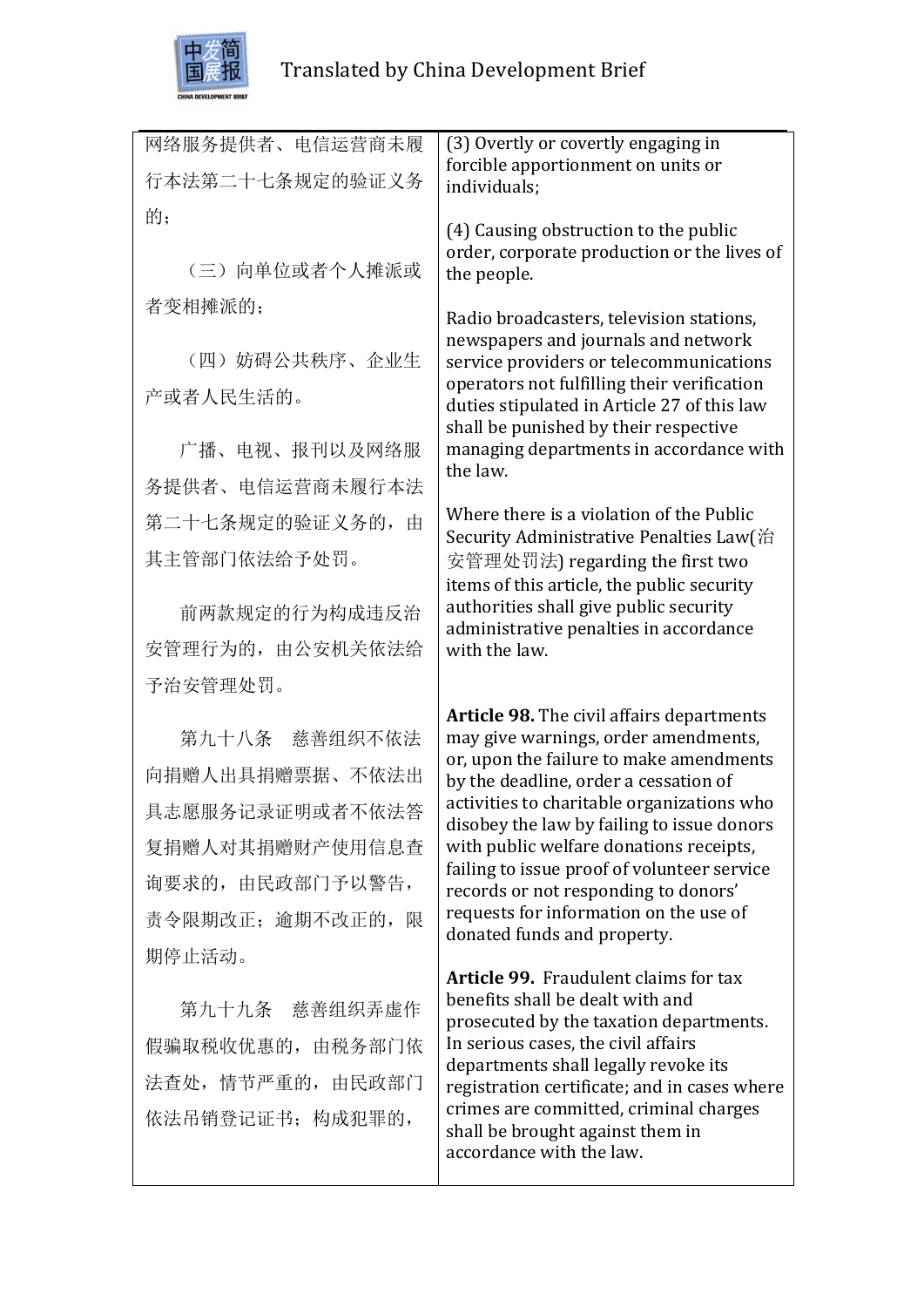

依法追究刑事责任。

第一百条 慈善组织从事、资 助危害国家安全或者社会公共利益 活动的,由有关机关依法查处,情 节严重的, 由民政部门依法吊销登 记证书;构成犯罪的,依法追究刑 事责任。

第一百零一条 慈善组织担任 慈善信托的受托人,有下列情形之 一的,由民政部门予以警告,责令 限期改正;有违法所得的,由民政 部门予以收缴,转给宗旨相同或者 相近的慈善组织或者其他慈善信 托;对直接负责的主管人员和其他 直接责任人员可以处一万元以上五 万元以下罚款:

(一)将信托财产及其收益用 于非慈善目的的;

(二)未按照规定将信托事务 处理情况及财务状况向民政部门报 告或者未向社会公开的。

第一百零二条 慈善服务过程 中,因慈善组织或者志愿者过错造 成受益人、第三人损害的,慈善组 织依法承担赔偿责任:损害是由志 愿者故意或者重大过失造成的,慈

**Article 100.** Charitable organizations that engage in or sponsor activities that endanger state security or public welfare causes shall be investigated and dealt with by the relevant authorities. In serious cases the civil affairs departments shall revoke the organization's registration certificate. In cases where crimes are committed, criminal charges shall be brought against them in accordance with the law.

**Article 101.** If any of the following situations occurs, charitable organizations, serving as trustees of charitable trusts, shall receive warnings from the civil affairs departments, and be ordered to cease any illegal activities. If there are illegal gains, the civil affairs departments shall seize and redistribute them to other charitable organizations and charitable trusts with the same or similar purposes, and directors and other personnel who are directly responsible may be fined between 10,000 and 50,000 RMB:

(1) The trusts' property and proceeds are found to be used for non-charitable purposes;

(2) Contrary to regulations, operations and financial status of the trust are not reported to the civil affairs departments or publicly disclosed.

**Article 102.** Charitable organizations shall bear liability for damages caused by the negligence of them or volunteers to beneficiaries or third parties during charitable activities, however if the damage is caused by the intentional misconduct or gross negligence of volunteers then the charity organization may seek compensation from them.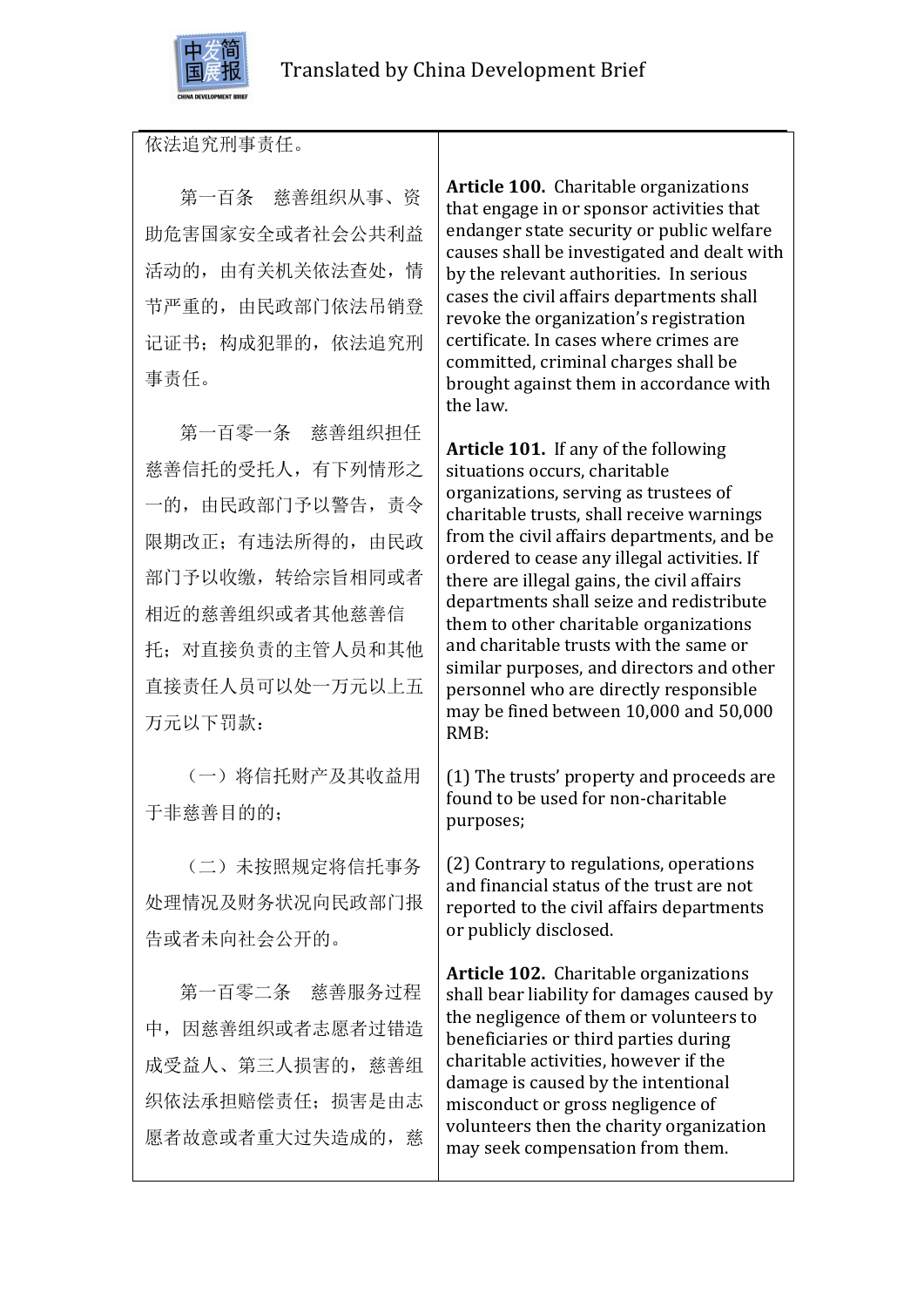

## 善组织可以向其追偿。

志愿者在参与慈善服务过程 中,因慈善组织过错受到损害的, 慈善组织依法承担赔偿责任;损害 是由不可抗力造成的,慈善组织应 当给予适当补偿。

第一百零三条 自然人、法人 或者其他组织假借慈善名义或者假 冒慈善组织骗取财产的,由公安机 关依法查处;构成犯罪的,依法追 究刑事责任。

第一百零四条 县级以上人民 政府民政部门和其他有关部门及其 工作人员有下列情形之一的,由上 级机关或者监察机关责令改正;应 当给予处分的,由任免机关或者监 察机关对直接负责的主管人员和其 他直接责任人员依法给予处分;构 成犯罪的,依法追究刑事责任:

(一)未依法履行信息公开义 务的;

(二)摊派或者变相摊派捐赠 任务,强行指定志愿者、慈善组织 提供服务的;

(三)未依法履行监督管理职

Charitable organizations bear liability for compensation for volunteers who suffer harm due to the negligence of the charitable organizations whilst volunteering; however, if the damage is caused by force majeure then the organization shall give appropriate subsidies. 

**Article 103.** The public security authorities shall investigate and punish natural persons, legal persons or other organizations who illegally gain assets in the name of charity or disguised as charitable organizations. In cases where crimes are committed, criminal charges shall be brought against them in accordance with the law.

Article 104. When the following situations apply to civil affairs departments and other relevant departments of the county level government or above and their staff, the relevant departments at the higher level or the supervisory organs shall order corrections to their work. Where a sanction is necessary, the appointment and removal organs or supervisory authorities shall legally bring disciplinary action against the person directly in charge and other directly responsible personnel; and in cases where crimes are committed, criminal charges shall be brought against them in accordance with the law:

(1) Not carrying out information disclosure obligations;

(2) Overtly or covertly engaging in forcible apportionment of donations. forcing volunteers and charitable organizations to provide services;

(3) Not fulfilling legal supervision and